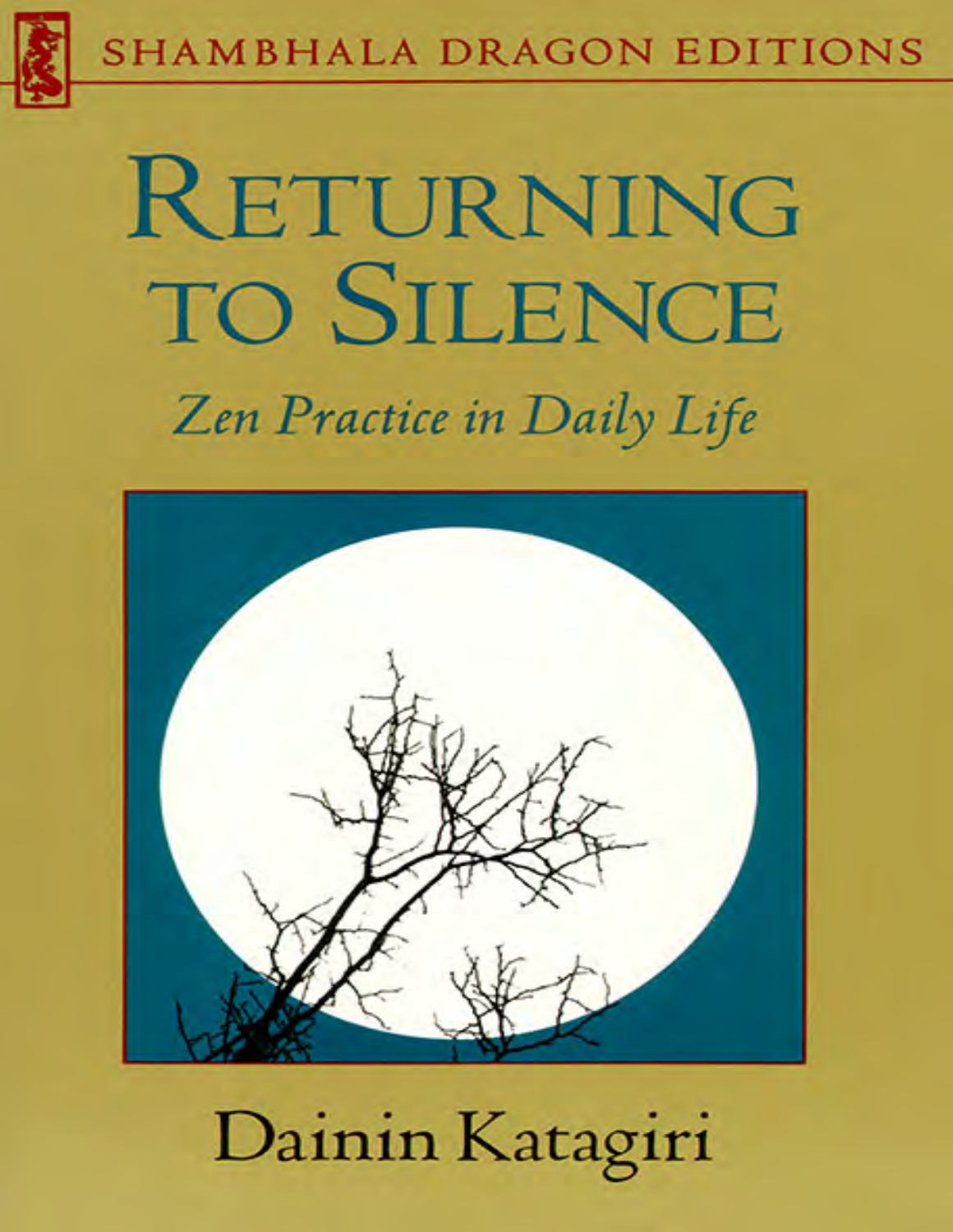*Commentary on "The Bodhisattva's Four Methods of Guidance"*

I<sub>N</sub> the chapter "The Bodhisattva's Four Methods of Guidance" from the Shōbōgenzō, Dōgen Zenji teaches that the four methods for guiding people to live in peace and harmony with other human beings are giving, kind speech, beneficial action and identity action.

#### *Giving*

In Buddhism there are three kinds of giving: giving materials, giving teachings (Dharma), and giving fearlessness.

The Buddhist monks in eastern Asia do not participate in productive labor, so they cannot give material things. Instead they concentrate on Buddhist practice and particularly on giving fearlessness and giving teachings.

Most people want to teach only after mastering something completely. Of course it is right, but sometimes we may be face to face with an opportunity that compels us to give Buddha's teachings regardless of whether or not we are ready. In such a case, no matter how we feel, we must just teach with our utmost effort. It does not mean, however, that in our daily life we just open our mouth to talk impetuously about Buddha's teachings; we have to keep our eyes open to see when and how there is an opportunity to give.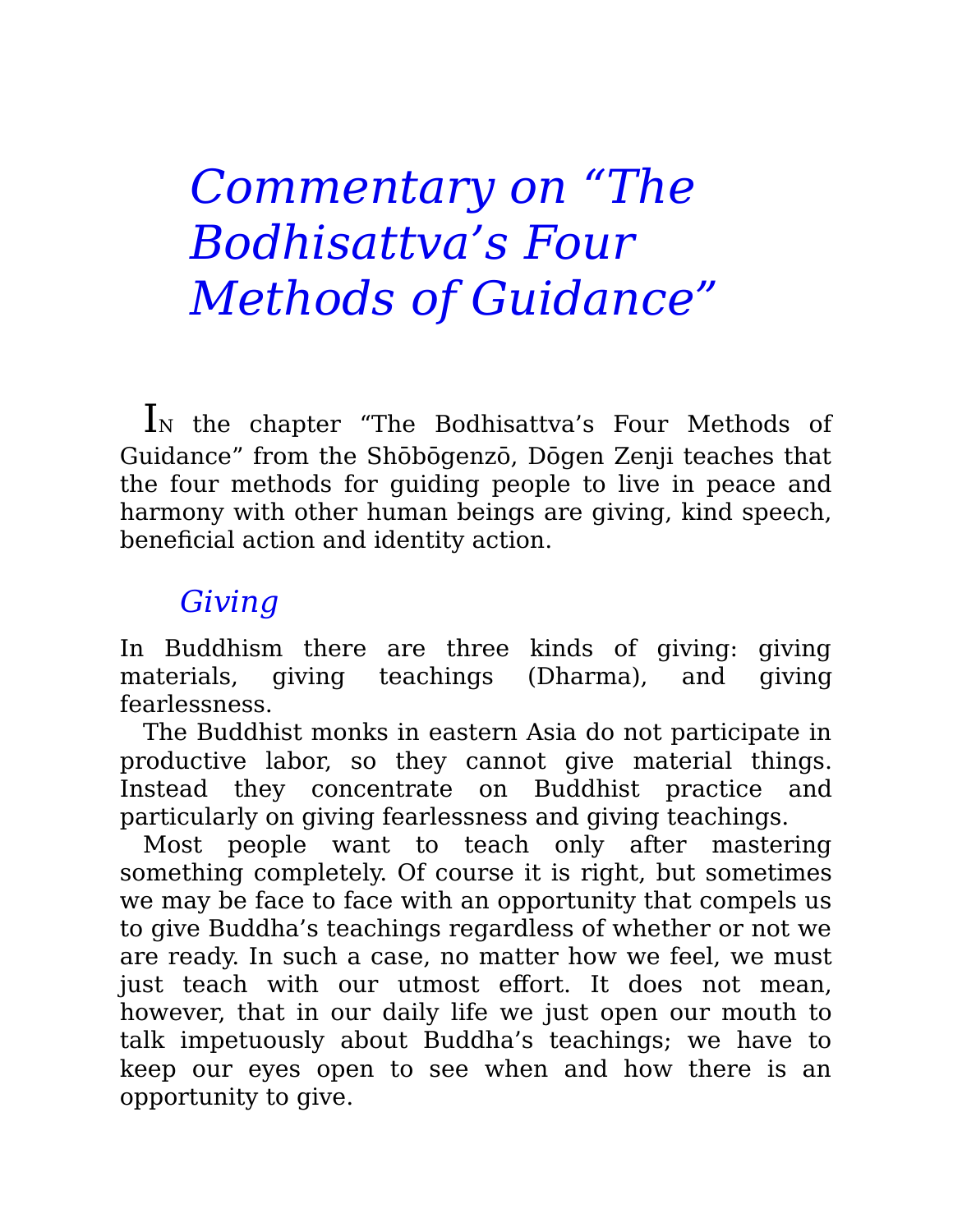To give a talk is particularly beneficial for the teacher, because when preparing for the talk we have to study, but we cannot use all the information that we have learned in preparation, and many aspects of the teaching are still left in our body and mind. So there is much benefit for the teacher as well as the listener. That is giving the Dharma.

Along with giving the Dharma, giving fearlessness is very important, particularly if we are practicing a spiritual life. According to the Buddha, there are four kinds of fearlessness: first is fearlessness arising from the awareness of something omnipresent in the world; second is fearlessness arising from perfection of character; third is fearlessness arising from overcoming opposition, that is, being free from the dualistic world while in the midst of it; fourth is fearlessness arising from the ending of suffering.

Buddha teaches that life is characterized by suffering. Suffering is the real picture of human existence, regardless of whether we like it or not. To live is suffering for us. To be is already suffering. Because we do not participate straightforwardly in what we do, there is human suffering.

We dichotomize all the world holds, but we must be free from dualism while we are right in the middle of it. If we were not in the dualistic world it would not be necessary to be free from it. But we *are* there and we must awaken to what we do and to how the world is misused. We have to awaken thoroughly to what suffering is and from where it comes. To awaken to this we have to practice. Thoroughgoing awakening is to realize the Truth.

Century after century, buddhas and ancestors have done zazen—shikan taza—without reward and have become free from suffering by understanding human beings very deeply and by helping all sentient beings. Even though intellectually we may be skeptical about the idea that "zazen is realization," still we can do it because of the practice of the buddhas and ancestors in the past. This really gives us fearlessness.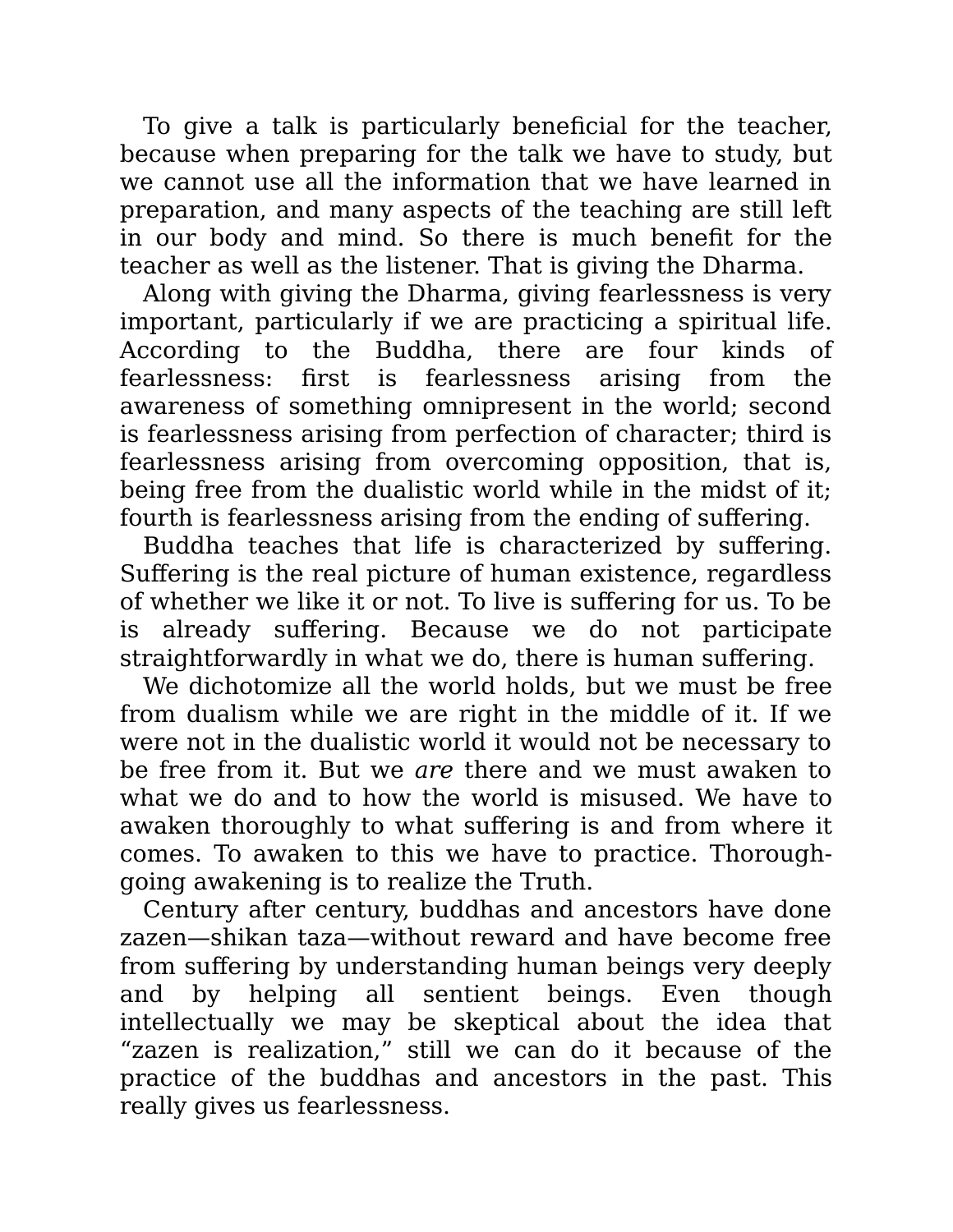Through understanding the structure of human existence philosophically and psychologically, and through directly experiencing human life, we can build up perfection of character. A person's character must be perfectly beautiful, allowing us to be generous, tolerant, compassionate, kind and strong. Perfection of character is something that makes us free from human suffering, even though we are in the midst of it. Our presence is very important for all sentient beings, whoever we are. If our life wobbles and is shaky, it is very difficult to be present from moment to moment. So we must be stable when we are around people. Even if we have been thrown into despair, we should constantly be mindful of the many people who have stood up straight in the midst of their despair and whose examples can give us strength. Their attitude, their way of life, gives fearlessness to others. Our present life is supported by the past and future. Even though we fall into hell in the present life, there are still great possibilities for the future. Even though we may believe that we don't have any future, that idea comes from our limited understanding. If we really don't have any future we cannot exist. That we exist now shows that we already have a future. The possibility of that future gives us fearlessness and enables us to exist from moment to moment. We cry, we struggle, we despair and we have many difficult experiences, but those experiences are good signs that we exist. They inspire us and encourage us to live in peace and harmony. This is why we can practice the giving of Dharma and fearlessness. We have to stand up straight continuously, in whatever realm of existence, suffering, pain we find ourselves, and then, very naturally, we can see something omnipresent.

That omnipresence is not absolute. In Buddhism the absolute is absolute, but, at the same time, absolute is not absolute, because the absolute is something changing constantly, interconnected, dynamically working. Absolute is usually understood as something that exists eternally,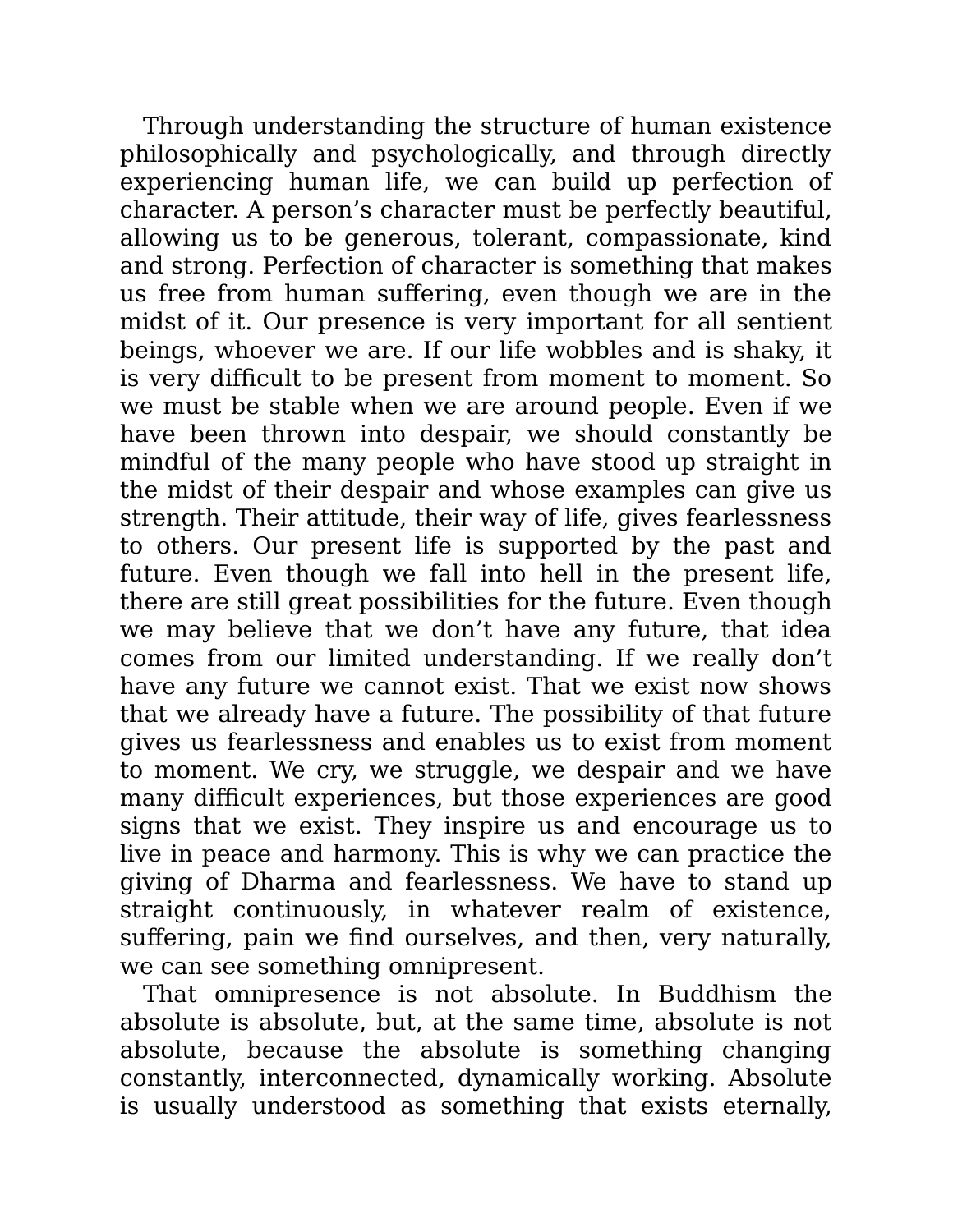without change, but in Buddhism everything is interconnected, changing constantly, and interpenetrating; it exists forever in this way from generation to generation regardless of whether we live or die. When we stand up straight continuously, no matter what circumstances we are in, we can really feel, we can really understand something omnipresent. This is the practice of giving fearlessness.

We must give without expecting a reward. In many aspects of human life, greediness appears. Whatever we do, studying science, philosophy or religion, or even when we are trying to understand human life deeply, greediness comes up. If we see the truth, we want to hold on to it without being interrupted by anything. This is, in a sense, pretty good, because greediness gives us energy and vitality to live, but we have to awaken thoroughly to this situation. If we don't, greediness interrupts and hurts others, because the primary characteristic of greediness is exclusiveness. We want to be a big shot and we kick everyone else out.

With greed comes covetousness. Coveting is very sticky, very deeprooted. Buddha calls this thirsting desire. That is a very sticky string at the bottom of human life; it is always there. When we covet something we are likely to curry favor. This means to seek favors by fawning or flattering, like expressing your emotions or affections in the manner of a dog wagging its tail. Consciously or unconsciously, if we are covetous, we try to gain favor in this way. That makes our life complicated. For instance, when we try to gain favor by doing gassho, we are always saying something to the gassho: "I like gassho," "I don't like gassho," "I hate gassho." Lots of feelings come up. When you do gassho, just do gassho. Even though we understand the meaning of gassho intellectually, practically our body must be there, and then simultaneously our mind is there too. Our mind must be clear about what it means to do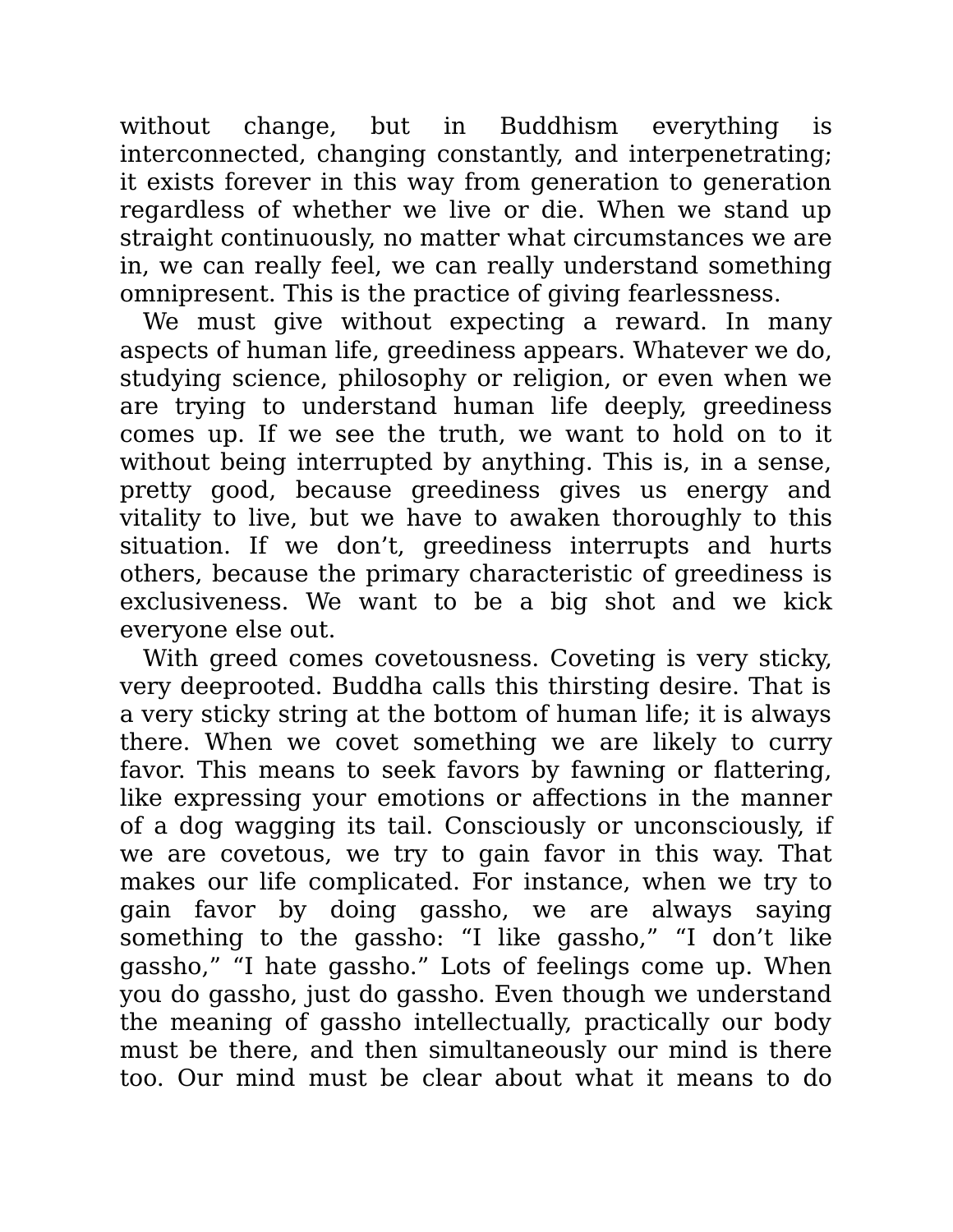gassho; that is, gassho is just gassho, not a way of currying favor.

Giving is just to give, but just to give does not mean to give blindly. Our mind must be clear; otherwise we cannot give. For example, when we jump into the ocean our body must stand up straight, and simultaneously we must be clear; psychologically, we have to prepare for jumping. We must first understand our feelings, affections, circumstances and people, and then our body can "just jump into." "Just jump into" doesn't mean to jump carelessly, ignoring the function of consciousness. The function of consciousness is very important and is a unique characteristic of human beings. We must concentrate on how to deal with giving, practically, in our daily life. Whatever kind of giving we are dealing with, material, mental, psychological or spiritual, the question is not within the things we are about to give, but within us, who are trying to give something to others. Just actualize giving without currying favor. This is the most important practice for us, just simple practice, day by day.

Even if we become great spiritual leaders, we have to practice nongreed in order to lead people to live a spiritual life. For this we have to convey the right teachings, but when we give the teachings, they must be given without greed, in order to improve the life of all beings. To practice giving without currying favor is just like giving away unnecessary things to somebody you don't know, or offering ungrudgingly to the Buddha tiny flowers blooming in the heart of distant mountains. This is a very simple offering, a very simple way to give. Wherever we may be, or whatever position we have, the practice of giving is very important for us in order to convey, in order to transmit to future generations how sublime, how valuable human life is, how valuable daily living is.

The body-mind you have is a treasure, retribution for the virtuous quality you planted in your former life. You cannot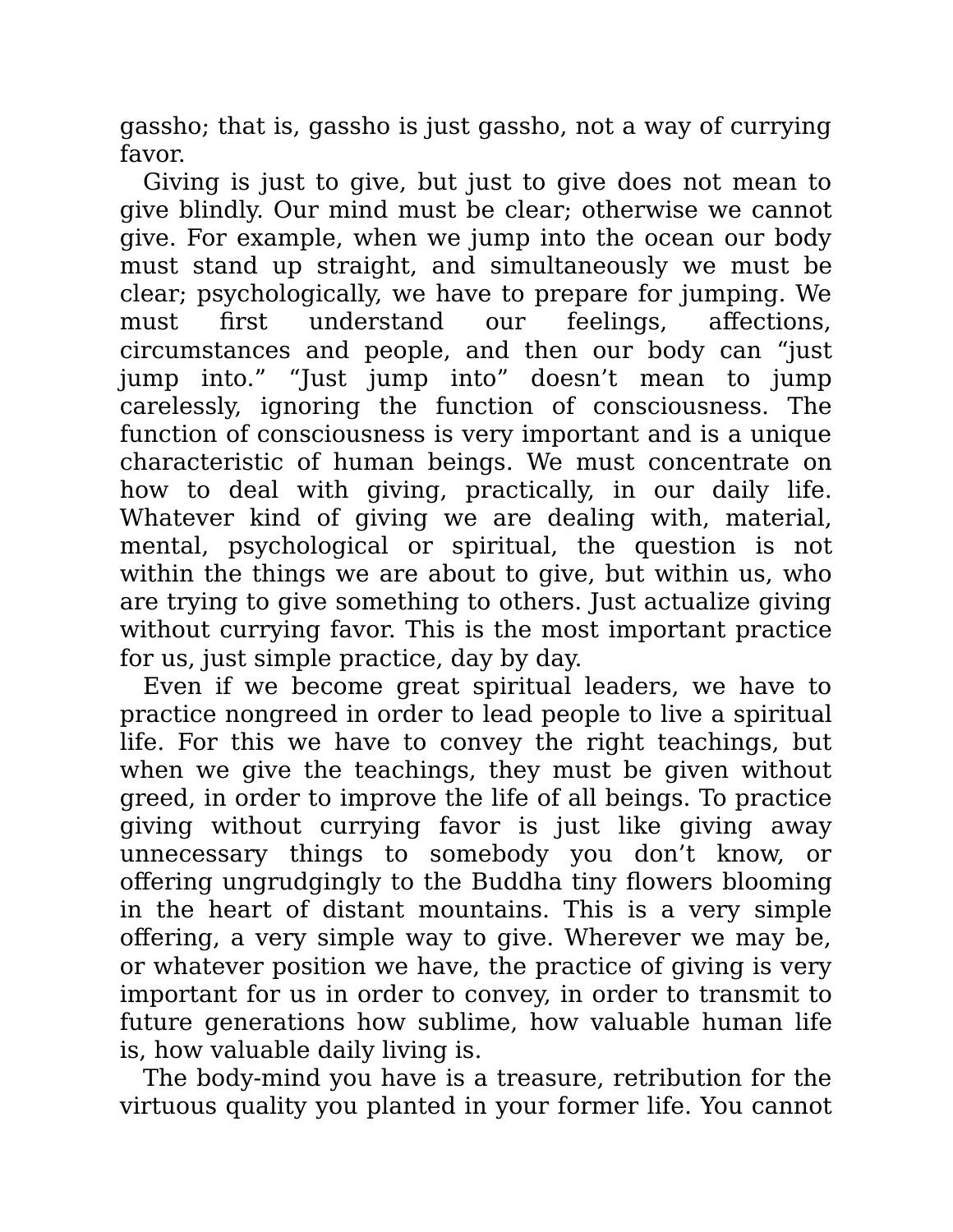understand this, but it is really true. Our body-mind is very important for us, for others, and for all sentient beings. Without this body-mind how can we practice the Buddha Way, how can we study, how can we live? So it is very important for us, first of all, to keep our body-mind healthy, mentally and physically, for all sentient beings. We should appreciate our body-mind. Appreciation is not something to think about or to believe; it is to do something practical with our body-mind, helping all beings. This appreciation is seeing and handling all sentient beings from a universal perspective. Very naturally we can be grateful for our life, for our presence and for the presence of all sentient beings. That is the practice of giving. Whether the gift is of teaching or of material things, the value worth giving is inherent in each gift. People have their own virtuous quality worthy of receiving something from others, and the teaching itself has its own virtuous quality worth giving away.

There is a story about a famous Zen master in China in the eighth century, Tennō Dōgo. A shopkeeper who sold rice cakes made it a rule to offer the first ten rice cakes to Zen Master Tennō Dōgo every morning. Every day the master ate nine and gave one back to the shopkeeper. The shopkeeper felt funny about this because the ten rice cakes were his gift, his contribution. One day he asked, "Why do you give me back one rice cake?" Tennō Dōgo said, "You brought ten to me, that is why you have the virtuous quality to receive one." The shopkeeper, whose name was Ryūtan Sōshin, was so impressed by this that he became a monk and a disciple of Tennō Dōgo.

If we were not already buddha, we could not bow to the Buddha. When the Buddha receives our bow, we become one with him. At that very moment the practice of bow is actualized. The Buddha does not force the practice of bow upon us, but that which has been offered is brought back to us. That is all, nothing else.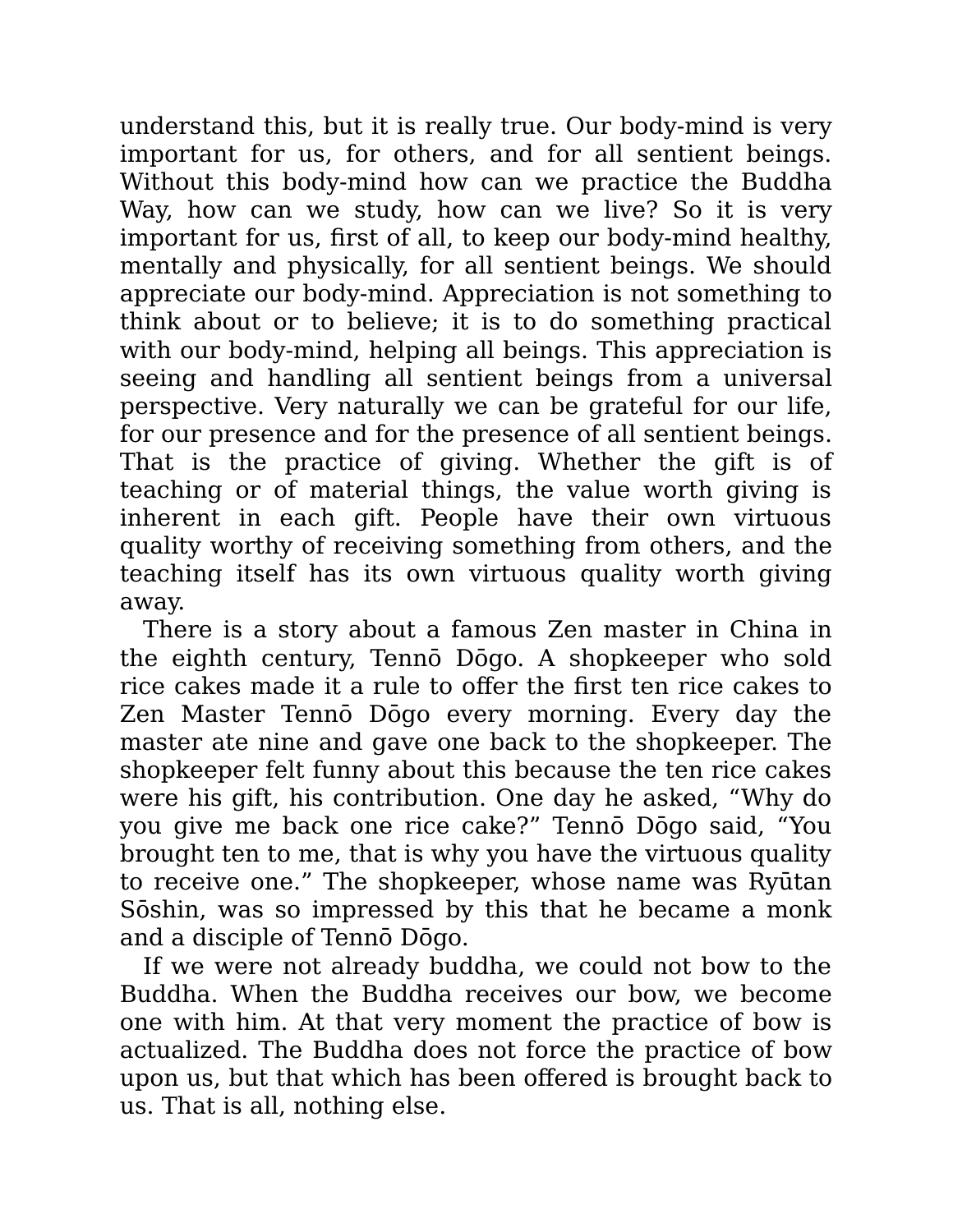In Buddhism we should think carefully about the law of causation. We cannot be stuck in the law of causation, thinking if we do something good the result will be good, because even though we have good motivations the result is not always good. Sometimes something unknown to us comes in and creates a certain result that we could not foresee. Between the motivation and the result many things change, because everything is impermanent Everything is ours, but simultaneously, not ours. We cannot hold even to the teachings. Buddha's teaching is ours, it is open to everybody, but if we believe Buddha's teaching is best and hold onto it, Buddha's teaching is not good for us. Buddha's teaching is not something to be monopolized by individuals or forced upon others; it is that which is always given without greed or currying favor. You can give very naturally. There is no reason to interrupt the practice of giving.

Even though we give a wonderful gift, sometimes it is good, but sometimes it is not good, because such a gift might be used for amusement. For instance, sometimes in rich families parents give children lots of money. When that gift is not used for helping others, but only for amusement, sometimes it can cause trouble. That gift is not good for us. It is not important whether the gift is valuable, the important point is whether the merit is actual. If we give something to others, we may be opening their eyes to a chance to live, or they may have a chance to find a job, or a chance to live a more stable life, or a chance to find spiritual security. If we give something it is very important to be aware of whether or not we are actually helping someone.

The practice of zazen is connected with the mainstream of life and death where we have to practice continually without greediness and without currying favor. When we are sitting zazen, there is nothing at all between life and us or death and us. We are always right in the middle of life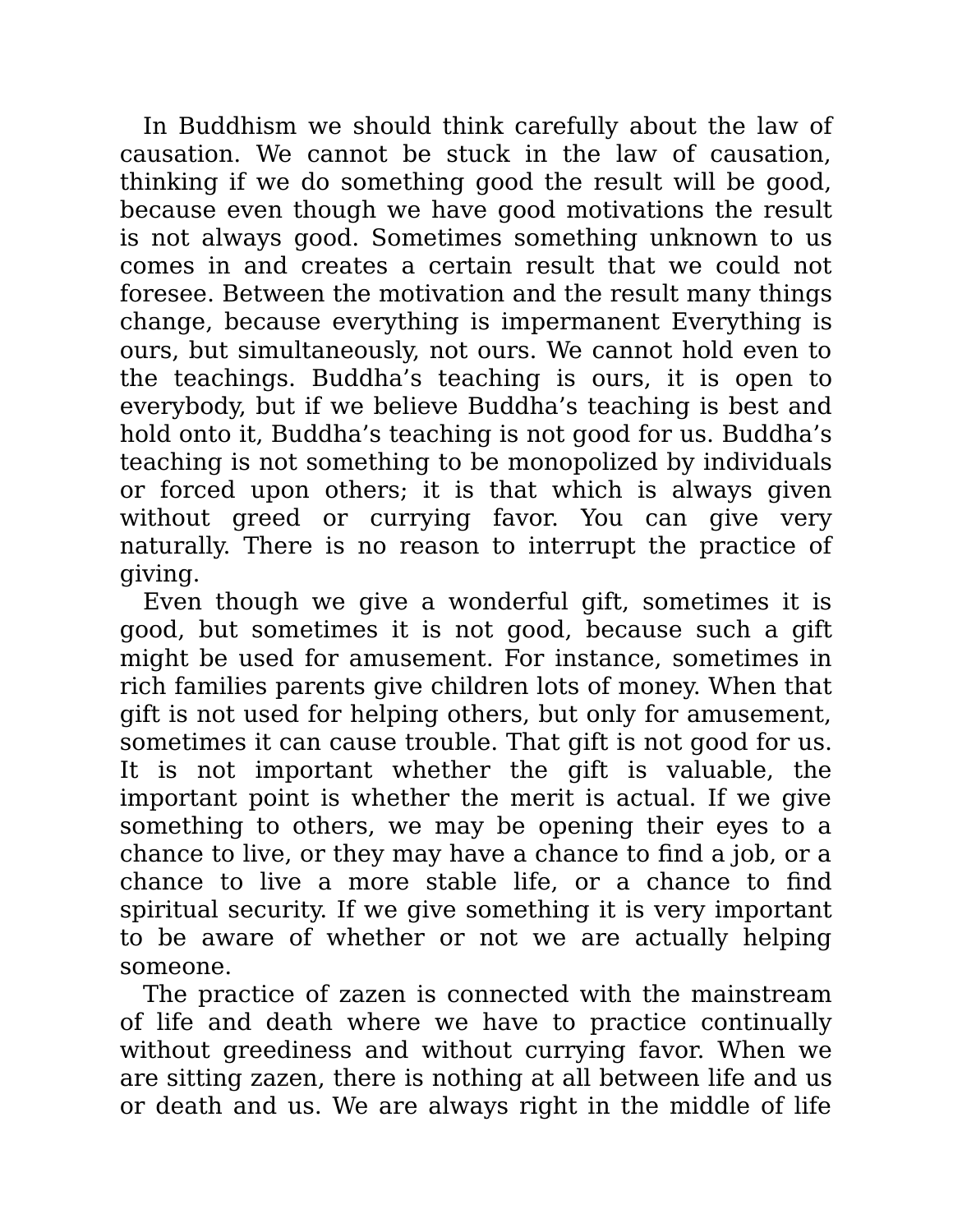and death. Whether life and death have value or not, whether things have value or not, is not the point. The point is how we deal with life and death when we are right in the middle of life and death.

The universal path is fair, clean, quiet, serene and, at the same time, dynamic. All sentient beings without exception are already passing along and functioning on the universal path. So all we have to do is leave ourselves to that Way, and then, very naturally, we can settle ourselves in the self. Our existence is very fair, the presence of zazen is fair, there is nothing to say. Even though we don't like it, if we sit like this, whoever we are, very naturally we return to our own spiritual home. Zazen itself is home. When the zazen we do is real, very naturally we attain the Way and we improve, raise, deepen and enrich our lives.

We don't usually handle zazen in this way, however. When we try to mold zazen into our own preconceptions, feelings and understanding, zazen becomes a kind of plastic home and not our real home; it is not real zazen. If we always handle our life and others' lives—flowers, spring, rain and snow—according to our own feelings and emotions, at that time how can we understand the human world, which is perfectly beautiful? Our feelings and our emotions are important for us because we have them, and we have to deal with them day by day. But first of all, we must be fair to ourselves and to our feelings and emotions, and then we can handle each situation as it is. We know we cannot stay at a certain stage called sadness or happiness; we may believe that happiness is something that exists, something we can reach and hold on to permanently, so we say it is real. Of course it is real, but it is also not real, because it's temporary and constantly changing, so we cannot stay with it for long; every day, life is manifested in many situations, therefore we cannot see our life from only one angle such as sadness. For instance, if we attend sesshin immediately we feel uncomfortable and say, "Why is it we have to do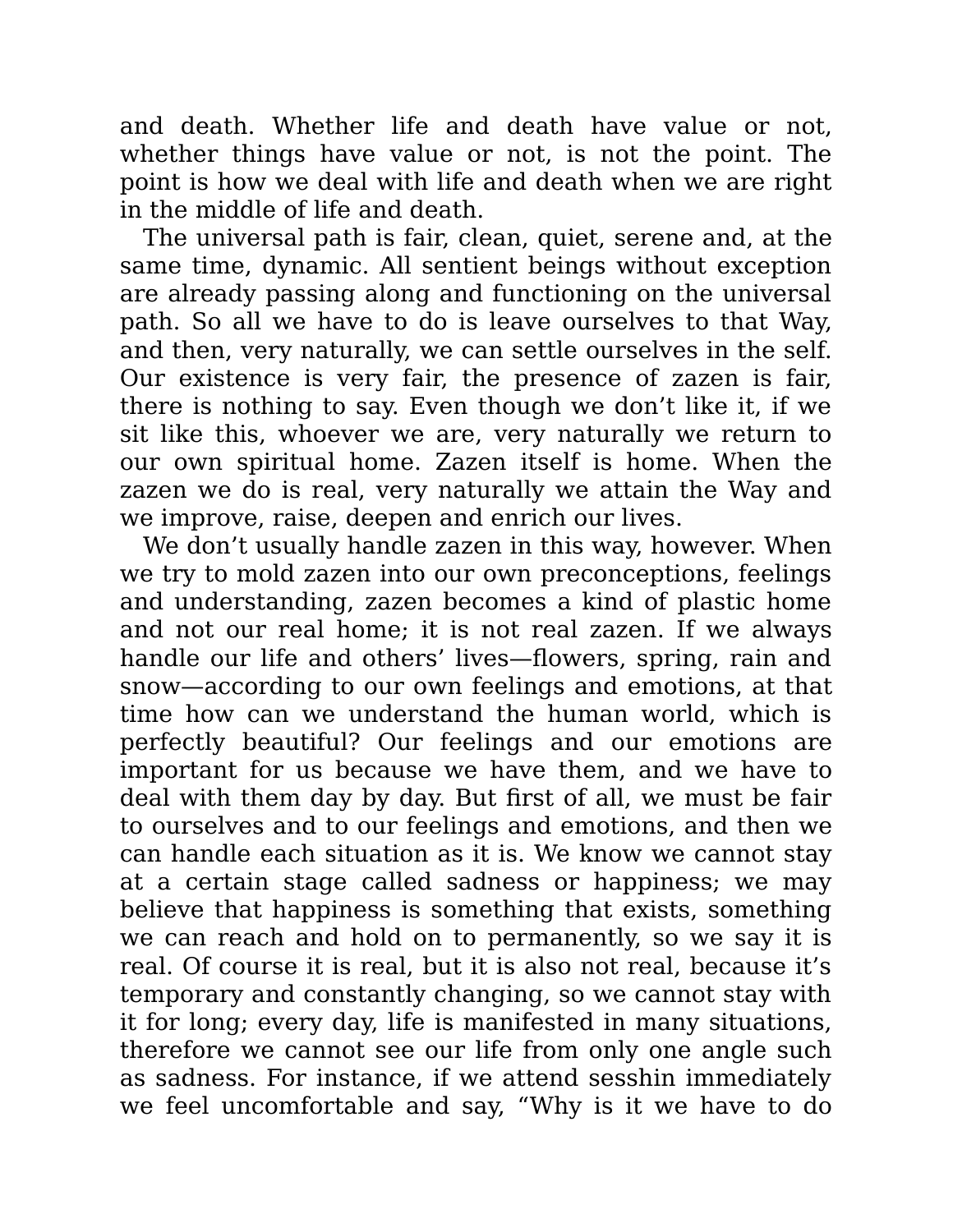such a ridiculous practice with constant pain?" We handle zazen and the sesshin with discomfort and stay with that, and finally the whole world becomes painful and ridiculous. All we have to do is handle zazen as it really is, nothing to complain or comment about. It is really something to support our life, to help and to develop our life. This is the practice of giving.

The body-mind is not something we can think of in terms of our own telescope. Our telescope is just our own limited viewpoint. We have to use a universal telescope, because our body-mind comes from the universe, past, present and future. It's really a treasure for us. We must be fair to the treasure, the body and mind; that is, whatever we think with our body-mind, like hatred or anger, is just our feelings. We complain, we grumble, we always hang on to an image of body and mind, but before we create an image of body and mind, the real body-mind is already there. We should accept it; from beginning to end we should be fair to this body-mind as it is. At that time, treasure becomes giving. Our body-mind gives away something to us to help support our life and the lives of others.

We have to think about ourselves, because we are already beings that exist from moment to moment. When we have to think about ourselves, we must think carefully, not egoistically; we have to think what is most important in life and death. In order to grasp what is most important in life and death we need zazen.

Because Zen always emphasizes "just do it, just be present," sometimes Zen students misunderstand this, thinking it means not having to take care of body and mind. But if we don't take care of our life, our life becomes desolate, because without thinking, we cannot do anything at all. We cannot always do what we consider to be valuable, important things or favorable things; however, if we deal with unfavorable conditions carelessly, we create problems. Many beings exist, favorable and unfavorable.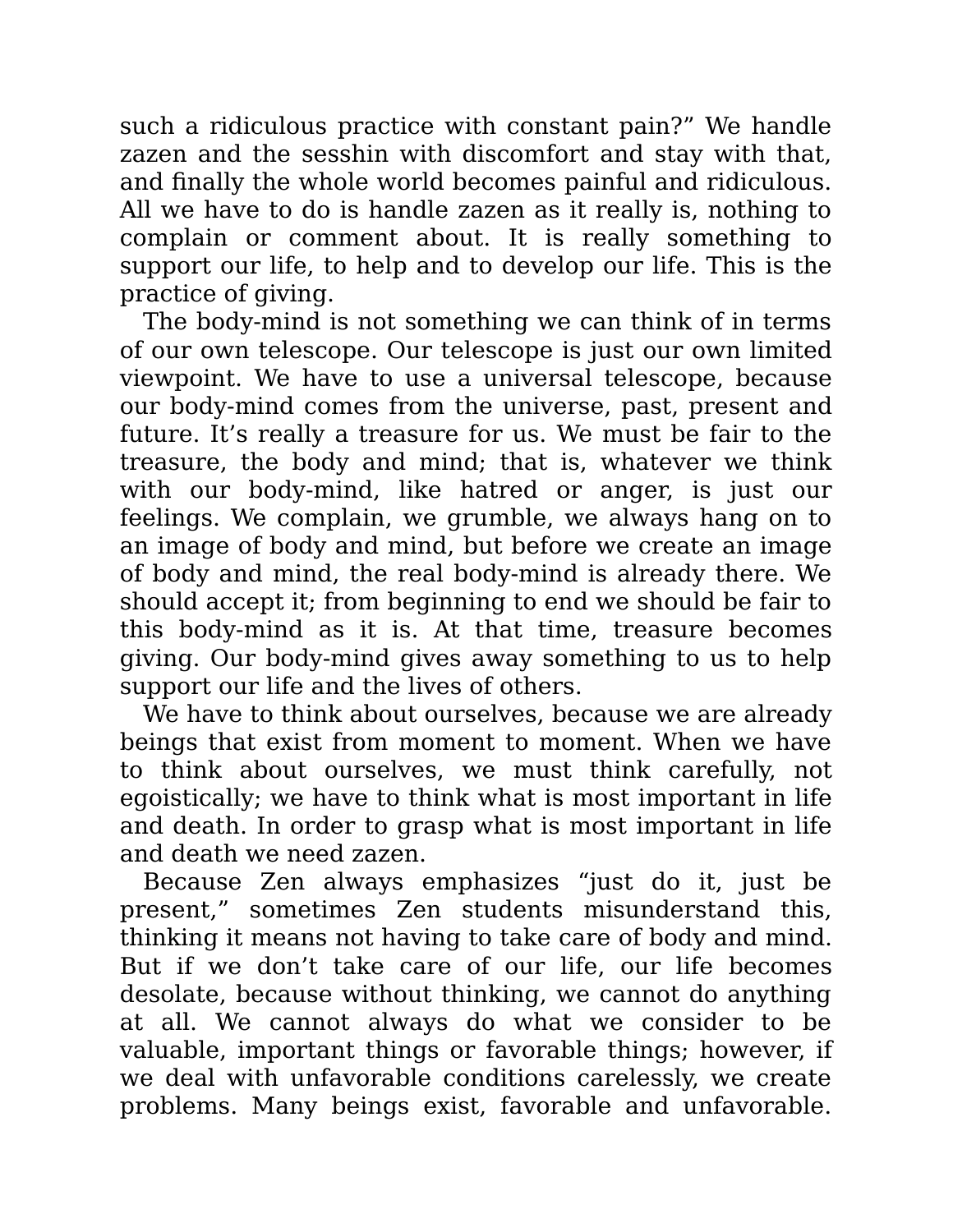Even though we don't like them, they are really a fair existence completely beyond our speculation about how to handle them. So when we have to think, just think. To think is really to dig out our wisdom. This is great, this is really giving yourself to yourself. It is real wisdom. In the universal perspective, we have to think of ourselves, we have to think of others, and then we can give others treasure.

If we give zazen to zazen, the merit of this zazen permeates and influences all beings visible or invisible. The image of the Buddha carved in wood is not merely a work of a sculptor, nor the fruits of his scriptural technique, but his universal heart, which is inherent in everyone. Sanctity and majesty are manifested in it beyond its being just a kind of work. The same applies to our practice. Gassho and zazen are venerated by all beings in the universe.

If we can practice giving in the true way mentioned above, the merit of giving reaches at once to all beings, and all beings are in a position to receive it. Thus the relationships of practicers and all beings create an endless, agile interconnection and interpenetration. When we do zazen, we have to cast the pebble into the ocean first. The ripples caused by this action are forms, the doing of zazen. "Do zazen" spreads endlessly everywhere just like ripples. From this aspect zazen as the practice of giving is a great universal activity disclosed in personal practice. If we practice like this, people notice very naturally.

There was a young couple staying at the Sonoma zendo who were Canadian citizens and were having passport problems. Though they didn't know what to do about this problem, I clearly noticed that their lives were very stable, going on. It's true, people notice such a practice even though we don't notice it by ourselves. Even though someone says, "I am a Zen master," that isn't the important point. The title of roshi or Zen master is given by all sentient beings, that's enough. A teacher can give us a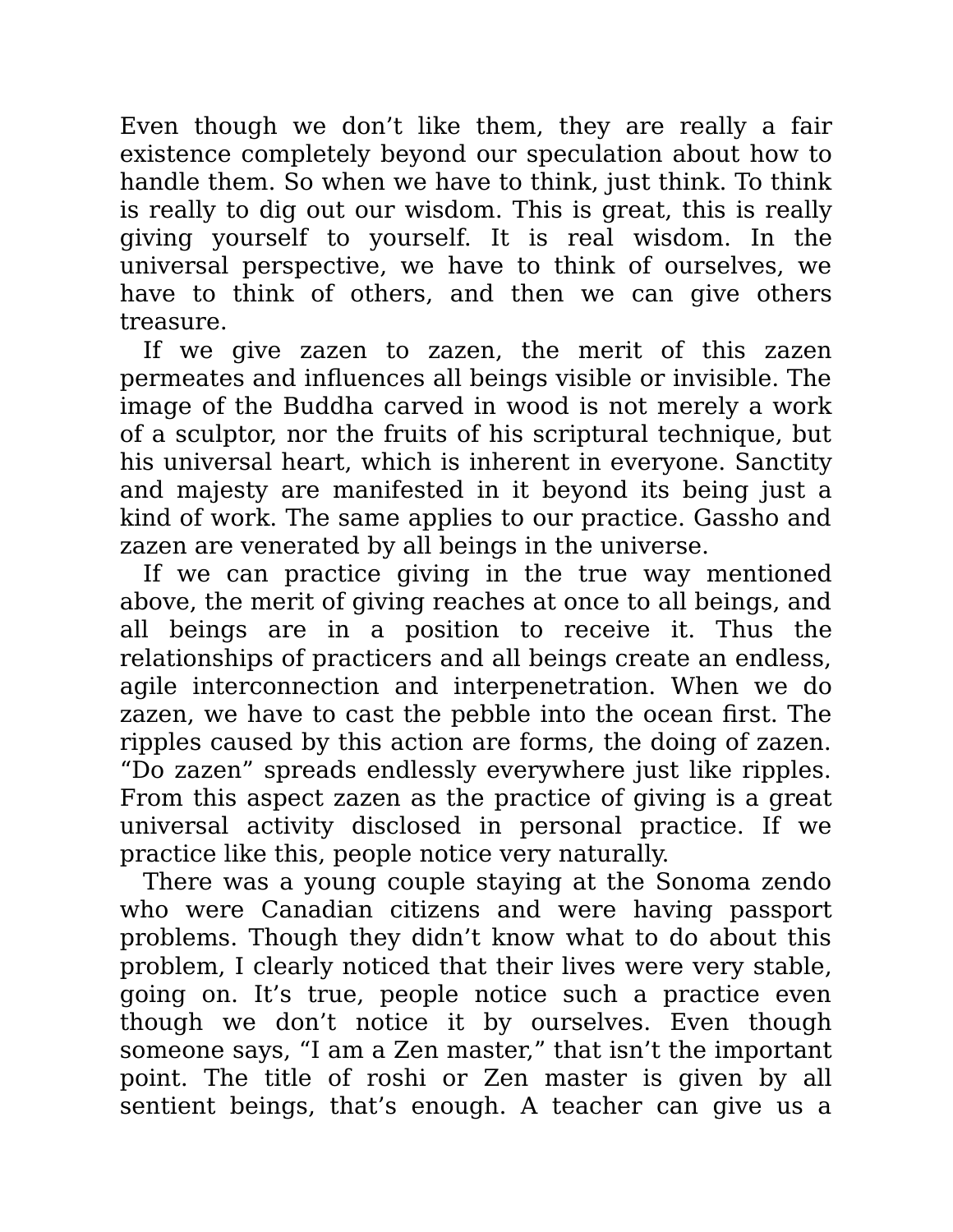certificate and a title, but sometimes it doesn't work in our daily life. When all sentient beings give the title, at that time there is a real teacher. The communication of such a person is completely beyond human speculation. When we see a person like that, immediately there is communication on a deep level. That is real communication, human communication, subtle and completely indescribable. That is the practice of giving.

If we go rushing into giving the truth to people blindly, carelessly, we create problems. We should think about when, how and what kind of teaching to give people; with great careful consideration give a phrase or verse of the Truth. We can give a phrase of truth not only through words, but also through body and mind. When we are at home with our parents, and they don't understand what we practice, what we have learned, and we cannot explain what Buddhism is, we can still practice giving, being present there, taking care of our lives day by day. That is also a great verse, a great phrase of the Truth. All we have to do is to plant a good seed, day by day, year after year, even though our parents do not notice at the time.

Zen Master Rinzai was asked by his master Ōbaku why he was planting young pine trees. Rinzai gave two reasons for his action: one was to make the scenery of the temple beautiful, and the other was to benefit future generations. This is an example of planting a wholesome seed for us and for the temple. Intellectually or consciously we can see this. Why do we want to do zazen? We may have a conscious reason why and depend on this reason for doing zazen, and hang on to it, but finally all we have to do is just put it aside and sit without expecting anything; all we have to do is handle zazen as it is, planting good seeds, day by day, year after year.

After planting, then we can see the result, Usually, we pay a lot of attention to the result, stop to grumble about it, and finally, we cannot move an inch at all toward the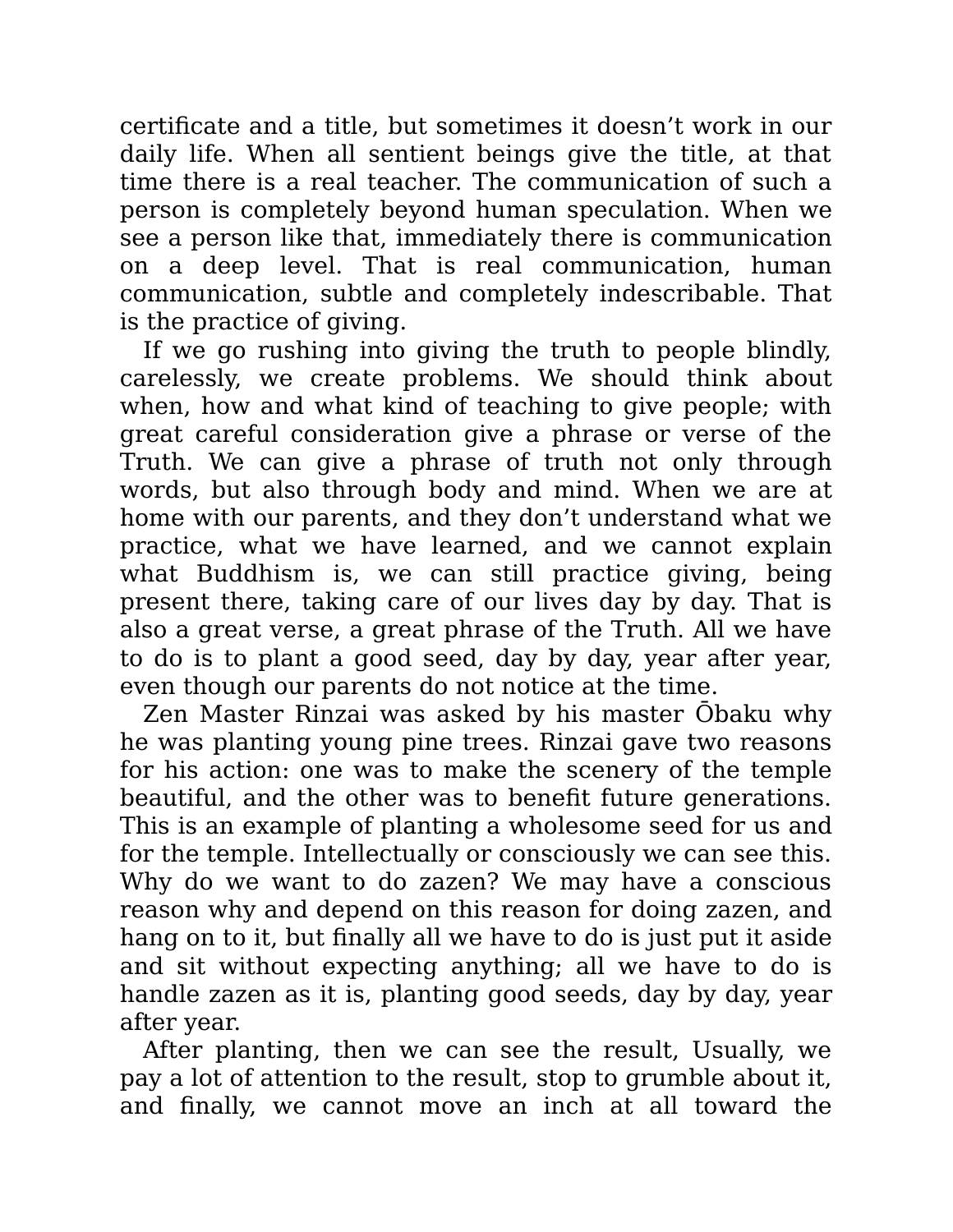future. I don't mean we should ignore the result, or ignore what we have done. Of course, we must take responsibility for what we have done, no matter how we feel, but Buddhism doesn't care so much about the result. The result is something we have to carry on our backs, completely beyond criticism. This is very good for us. We can't ignore it, we can't hang on to it, we can't be stuck there; we just carry it on our back and reflect upon it, and then all we have to do is to walk ahead day by day. That is the Buddhist way.

Everything we have is valuable. Teaching coming from our lives is valuable, words of wisdom from our lives are valuable, one word, one phrase is valuable. Even a penny is important for us. I saw a person on the news a while ago who had collected pennies for many, many years. He had several bags of pennies, and with those pennies, he bought a Cadillac. So a penny can be very valuable. Even a blade of grass is important. Without grass the soil cannot exist. Constantly from beginning to end, when we are exactly fair to our life, our life turns into valuables and we feel life is worth living. For instance, if climbing mountains IS Just a sport or an amusement, it's not really climbing mountains. To climb the mountain must be the practice of giving. This means handling the mountain as it is. At that time, the mountain teaches us something we have never seen or known. The mountain turns into the vastness of existence. Zazen, mountains, everything turns into buddha. Buddha means supporting life, enriching life, deepening life. Teaching the life of the mountain, teaching the life of the trees, the birds, clouds and the whole universe, that is climbing the mountain, that is Buddhist practice. We don't know what makes us climb the mountain; something inspires and encourages us. It is aspiration coming from the depth of our life. Whatever happens, whatever disturbances occur while climbing the mountain, we can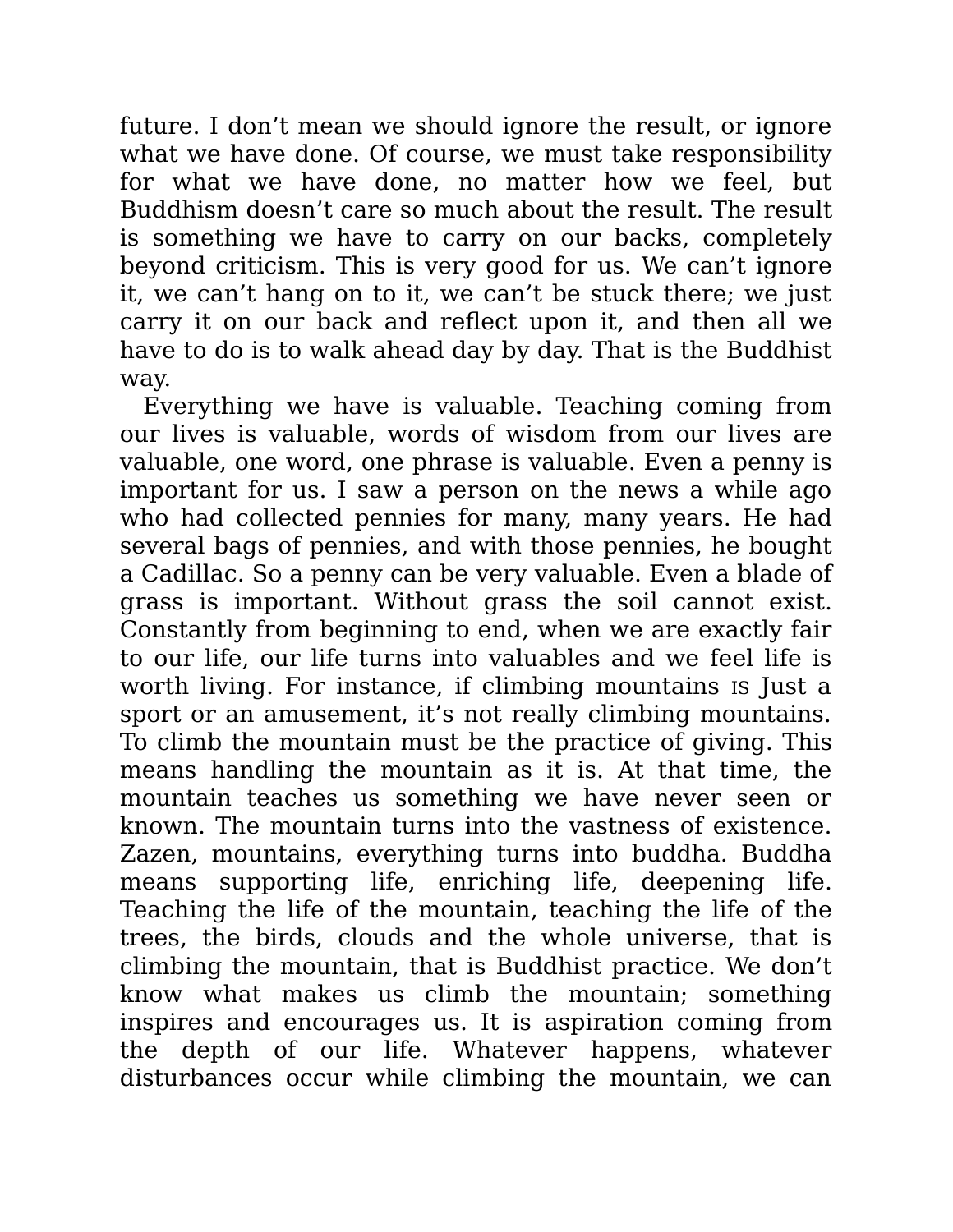overcome them; we just continue to do it. At that time aspiration turns into joy.

There was a prime minister in the Tang dynasty who became sick; the king felt sorry for him and asked a doctor how to cure his sickness. The doctor said that the power of a person's roasted beard would be good for this sickness. so the king shaved his beard, which he considered of great value, roasted it, and gave it to the prime minister, who recovered completely from his sickness. The prime minister really appreciated the king's spirit. It doesn't matter what the king gave, it was his spirit that was important. That attitude, that spirit made him take his beard and roast it and give it to the prime minister. Because the prime minister was very impressed by this act, he vowed to serve the king for his whole life.

The story of King Ashoka, which we can read in Buddhist scriptures, tells about a former life of this king who helped develop Buddhism in India. In King Ashoka's former life he was a child who offered sand to the Buddha. As a child he didn't have any money to give to the Buddha so he took a handful of sand and offered it to him. By the merit of this giving he had a chance to be born in this world again as a human, and he became King Ashoka.

Zen Master Ōbaku bowed to the Buddha without expecting a reward from Buddha, Dharma, Sangha. He just bowed. That is planting a wholesome seed constantly, day by day, for us, for all sentient beings, for generation after generation. This means we should do our best to do something with the capability that we have now. That is, with our best, we share our life with people. Obaku really shared his life with all sentient beings by just bowing. That's why Ōbaku's practice of just bowing has been handed down from generation to generation, up to now.

There is a great reality that causes the gift of material things to stabilize people's minds. After the Second World War in Japan we didn't have enough food and clothes. The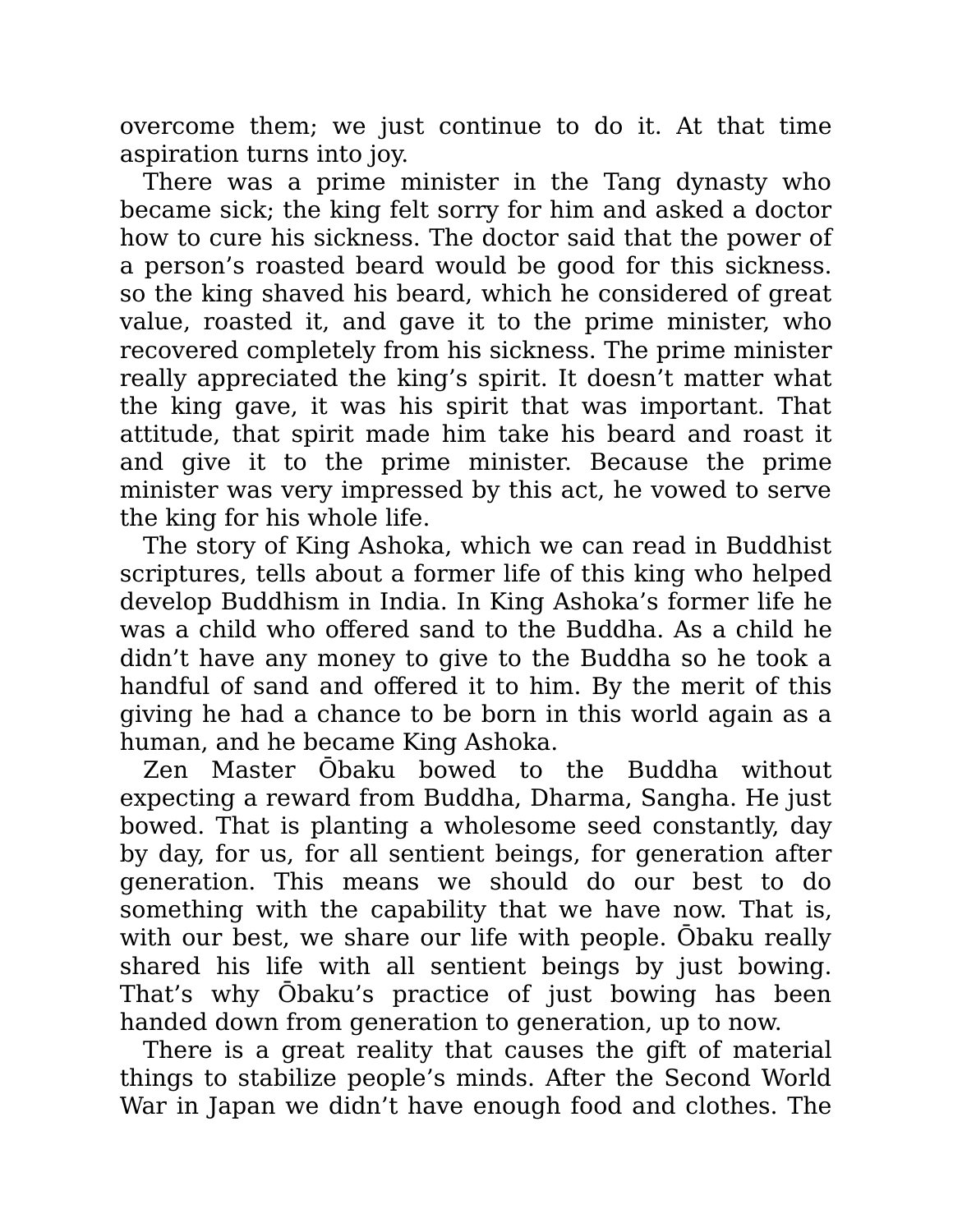United States helped in many ways, but still there was a lack of food, housing and clothing. When I returned home from the air force, I built a small hut and started working in a company. I was very hungry every day. I understood what a hungry ghost was from experience. One day some strangers gave us some food. It was not much, just a little bit. Even though it was very difficult to share that amount of food with everyone in our family, we were still very happy. It's really true. That gift of material things caused my family members' minds and lives to stabilize spiritually. It is not a matter of discussing the quantity of the gift; the important thing was that there was really spirit in the giving. All my family felt stable even though we didn't have enough food. We appreciated that small gift. It was really proof of the greatness of giving.

Making something in the kitchen, sewing, working in a company, whatever we do is really the practice of giving. Dōgen Zenji's understanding of giving is very deep and profound, completely different from our understanding. If we say *giving* we immediately think of giving away our time or material things and then we say that we practice giving. It is giving, but it's just the surface. All beings that exist in this world manifest themselves as the practice of giving just by being whoever they are. That is a very deep understanding of the practice of giving. Real zazen is exactly zazen as it is. Birds flying in the sky, flowers blooming when spring comes, everything exists as it is with no contamination. However, when we think about flowers in the spring, immediately we speculate about them. They are late or early, spring is too cold or too short. This is just human speculation. Even though it may make us happy, it is not fair to all sentient beings. So, whatever we do, we have to be fair. If we use zazen as a means to attain enlightenment, at that time we can't be fair in our dealings with Zen Buddhism, because we are already handling zazen as something other than zazen. We are already seeing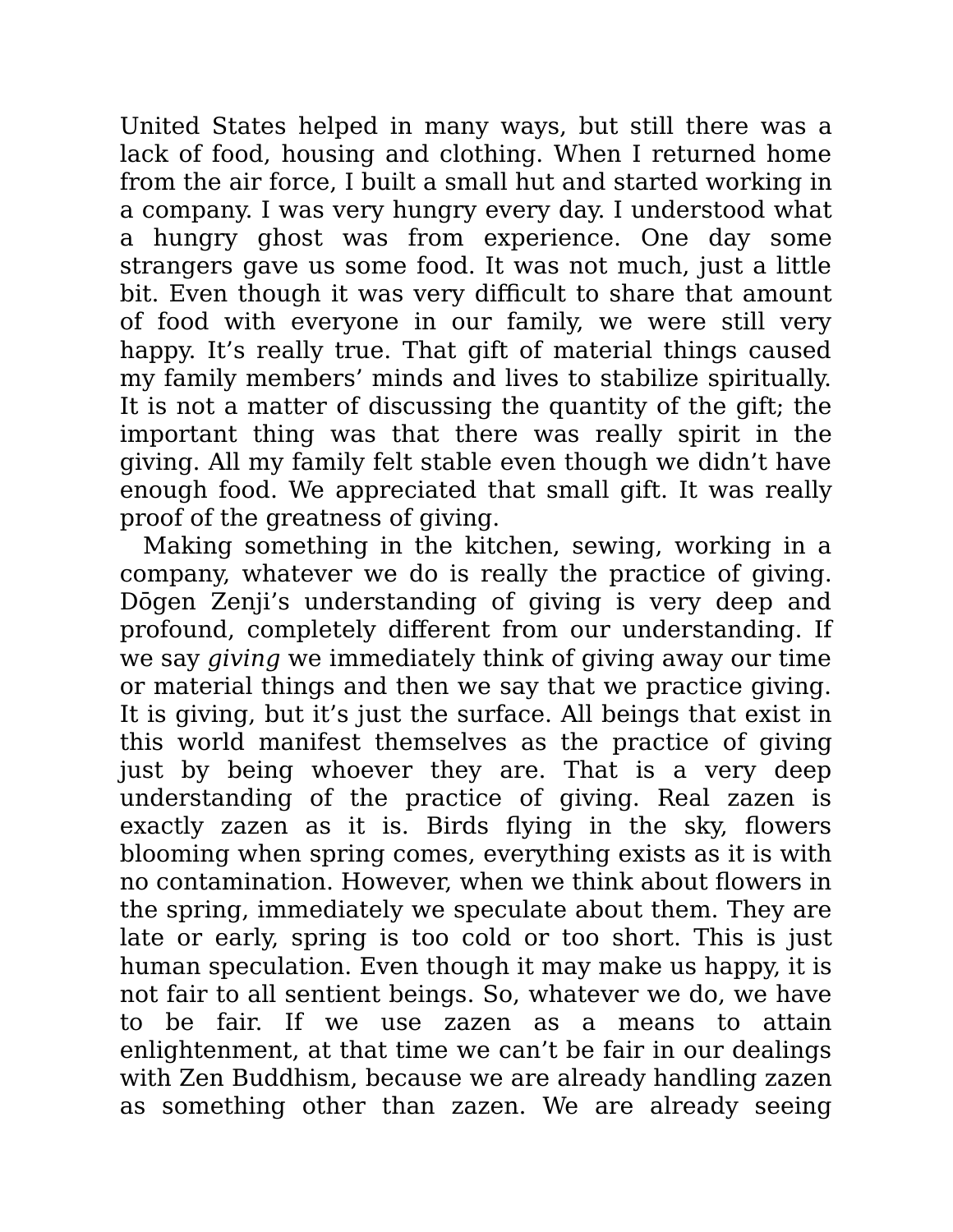zazen in terms of our preconception, our understanding, our view, our telescope. At that time, how can zazen manifest itself? All we have to do is let the life force of zazen bloom when the time for zazen comes. That is fair to zazen and to us too.

When we do zazen we have to completely give away our body-mind to zazen. This doesn't mean to destroy our bodymind or to be confused about it. With our best effort we have to deal with how to give away our body and mind. If the practice of giving penetrates our life, we can understand this. We cannot curry favor from zazen; when we deal with zazen we must be completely fair. At that time we accept our body and mind and can give them to zazen.

Our present life comes from the practice of giving, the act of giving, what we have done so far, day by day. When we do gassho, when we bow, this is nothing but the act of giving. Get up, go to work, go to school, this is a very simple practice of giving for us. Because we took care of our life in that way in the past, our present life right now, right here, is great.

When you give something, there is no need to discuss the thing you are about to give; you are not doing it to curry favor. The important thing is your psychological and spiritual attitude, how you give it. Wherever you may go, whatever you do, you can practice giving. You can make an effort to give and can also be mindful of every opportunity to give, day by day.

Of course, we should also practice giving to ourselves. To give to ourselves means to think of ourselves. To think of ourselves is not bad. Most people believe that thinking of ourselves is very egoistic. Of course, there is always a certain egoistic sense there, but it doesn't mean we should ignore thinking of ourselves. We have to think carefully of ourselves in order to be aware of what wisdom we have. To think of ourselves in this way is not to create an egoistic sense, or our own individual life. It includes all sentient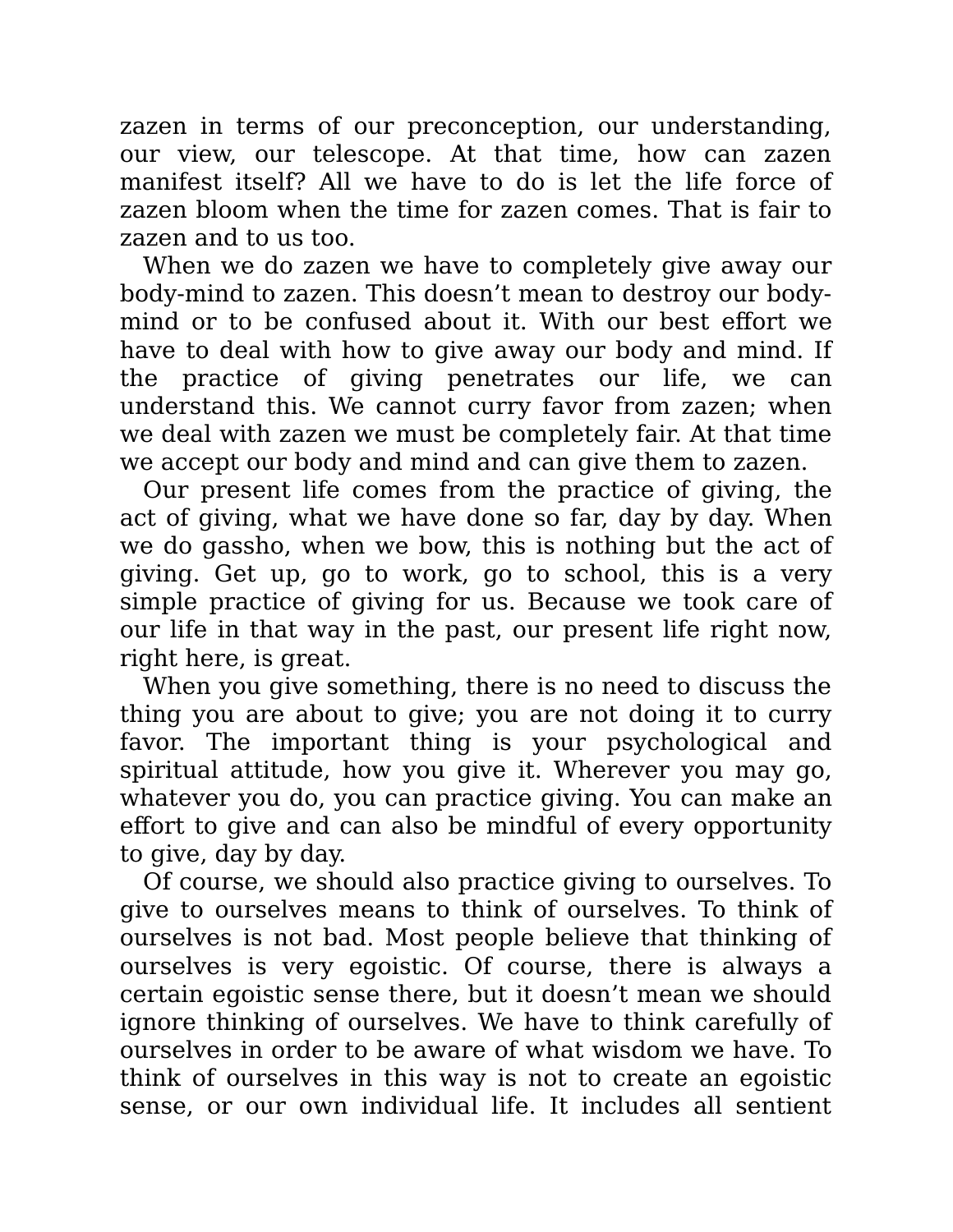beings for generations. That is really a great practice of giving for us. If we practice like this, very naturally people around us learn who we are.

We must use ourselves, our bodies, our words, our minds, carefully; that is also a part of giving. Through this practice people allow us to understand what we do. When we were teenagers with rebellious feelings toward our parents and we said, "Good morning," that "Good morning" was completely different from the "Good morning" we say now. Very different. The words are the same, but how we use them is different. We have to use this good morning without currying favor. This is a great practice of giving. Then our parents gradually begin to understand us. We have to be present, to just say good morning when it is time to say good morning, taking care of our parents with compassion and with patience. Very naturally, people will understand us. This is a great practice of giving to people around us.

This practice, actualized from moment to moment, is temporarily called buddha, but that buddha is not an idea. Our life is really alive when it leaves no trace of an idea of buddha. This practice is not something we have to observe, obey or try to keep, because it's always there. For instance, if we climb a mountain, we cannot constantly obey, or maintain, or try to keep the discipline of a mountaineer. It's not necessary to maintain an idea called mountaineer. The mountain is there already, we cannot ignore it; that's really why we climb the mountain. The same applies to Buddhist practice. It is not something we try to obey, it's not a discipline. It's already there. Just actualize it.

The purpose of human life is not a matter of discussion. Whatever we say, it doesn't hit the mark. First we must be alive. All we have to do is just live day by day. How we live is the important thing. Practice is nothing but giving, day by day. At that time that practice of giving really penetrates and extends to the past, to the future. The purpose of human life is just to plant good seeds day by day. That's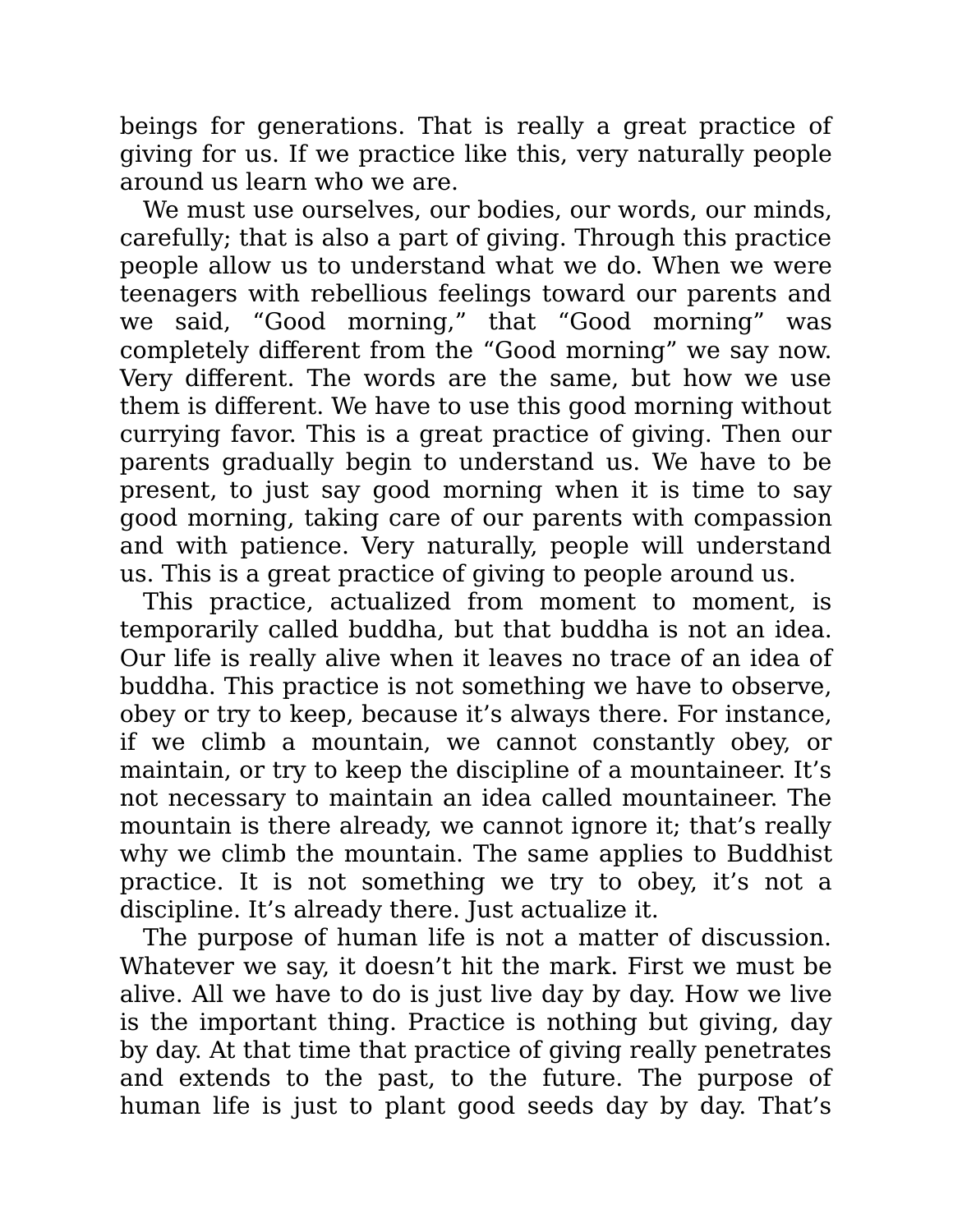enough. If we do this, we create human culture; we can leave a wonderful culture, not only for us and for the people around us but for people from generation to generation. Simultaneously we can transmit Buddha's teaching to future generations. We should rejoice, we should be happy, we should accept ourselves and our zazen with joy. We are really bodhisattvas.

We know pretty well that the mind of all sentient beings is very stubborn and difficult to change. We know, as a member of human society, how egoistic and stubborn we and the people around us are. Even though we practice zazen for many years, still, the harder we practice the more we realize how stubborn we are. To change the stubbornness of all sentient beings is great practice for us. The mind is really difficult to change, but you should keep on trying to change the minds of all sentient beings. It is not necessary to try to change human society quickly by having strikes, carrying placards, fighting with each other, or participating in radical activities. We cannot change things quickly, so how do we change the minds of all sentient beings? It must begin with giving, just being there and greeting each other with compassion. It's pretty hard for us because we can't see how much we change people's minds. It's a very quiet practice; we must be stable, first. There is no way to change people's minds except to practice like this. You have to act in the enormous scope of Buddha's world. When you say good morning, just say good morning without being swayed by feelings and emotions, such as hatred or malice. If we just plant good seeds for ourselves, simultaneously we can plant good seeds for others.

When we give something to others we say our mind is big mind or universal mind. But what is big mind? There is no particular form called big mind. Big mind is nothing but just to give something, such as good morning, to others. That's all we have to do. When that one thing is alive for us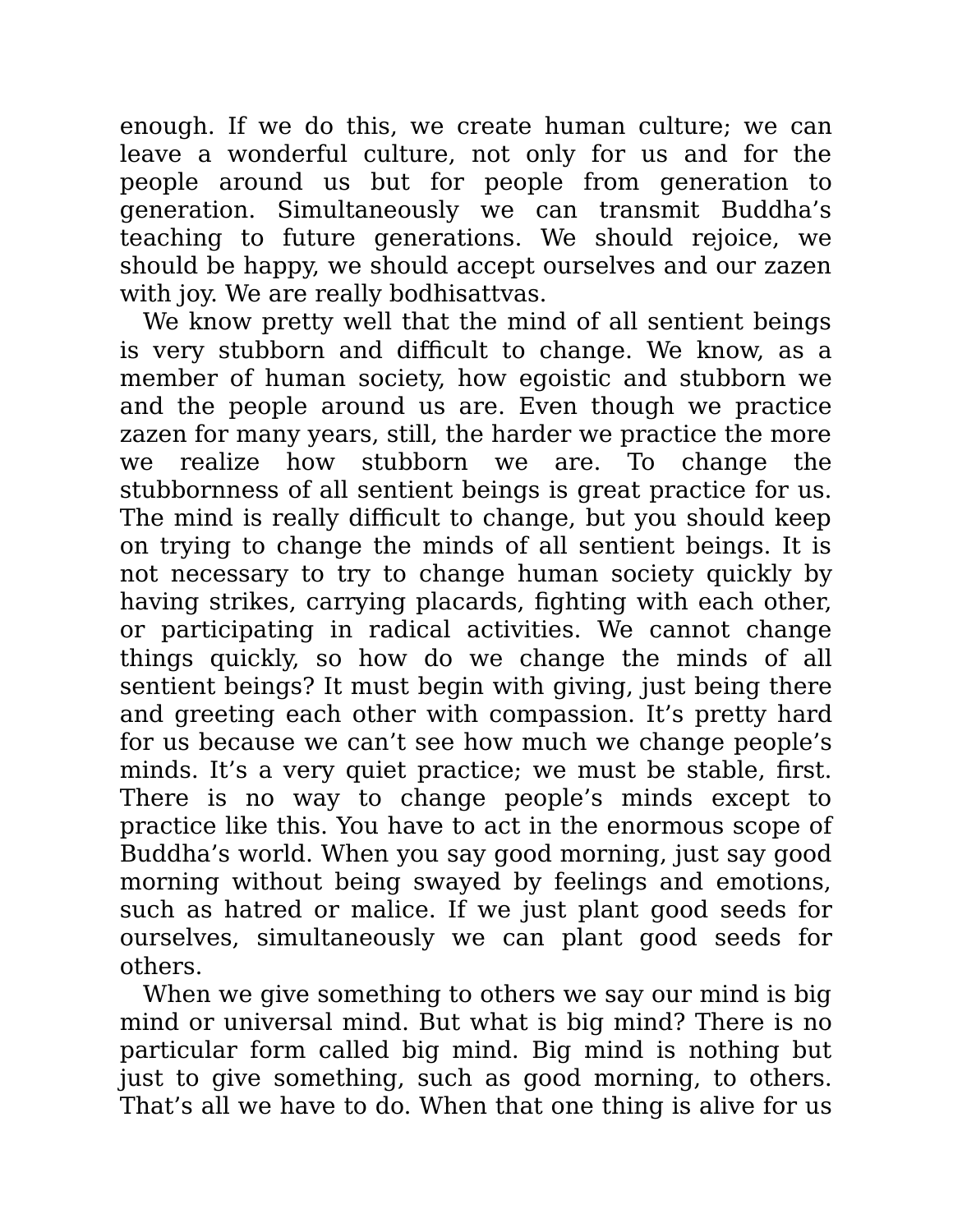and for others, helping us and others, at that time, we temporarily call this big mind. However, in the next moment, maybe big mind is gone and small mind appears. We say, "Oh, I should say good morning with a little bit of a smile because my mother seems to be angry." At that time small mind is present. Temporarily, we say "big mind," "big self," or "small self," but they are provisional beings, appearing and disappearing. They are just flashing lights, nothing but visitors to us. We cannot keep visitors for long, nor can visitors stay with us for long. Even though we say, "Would you please stay a little longer?" sometimes they have to leave. This is big mind, small mind, delusion, enlightenment. They are just visitors, coming and going, but because we have to know how to take care of them, these visitors are very important for us. We have to take care of ourselves and visitors as best we can. As soon as possible, we have to do something, we have to be hospitable to them.

Let's look at our zazen for a moment. Many visitors visit us, and so we become completely confused. We are sitting, not doing anything, and many visitors come and say many things. How should we treat these visitors? In zazen we should take care of them as simply as we can. "Hello, good morning. I am busy now, I don't have time." That's enough. However, if we seem to have lots of spare time, then the visitors want to stay and talk. At that time zazen is no longer a full-time job, it's really a part-time job. With a parttime job we have lots of spare time and can do many things. But it's not zazen. When we sit in zazen without creating spare time, we are really alive. There is no space for visitors. Big enlightenment or small enlightenment are nothing but visitors, flashing lights. Just see it. It's a good signal for us. Should we go now, or should we stay for a while, should we go straight or should we turn?

If we practice giving through using the words "good morning" with our whole body-mind, this giving really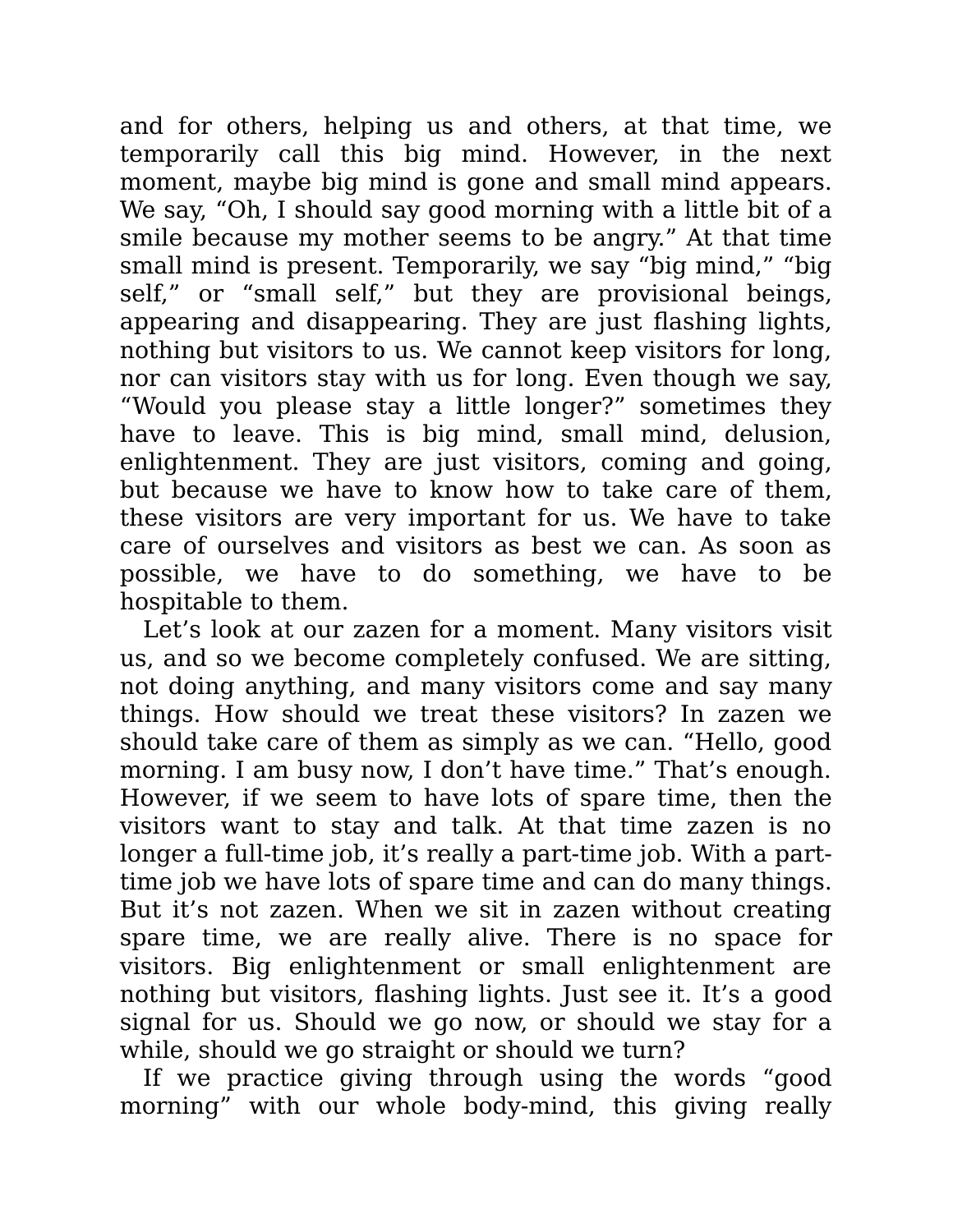transforms the mind. Mind means we completely penetrate one dharma, we are proficient in it, we complete it with wholeheartedness. It doesn't mean empathy, because with empathy there is still some gap between us and "good morning." However, penetrating one dharma means that there is no space between us and "good morning." That "good morning" really pierces people's hearts, even though they don't understand. They don't realize it at the time, but eventually they will understand. It communicates beyond words. Already the vastness of existence is alive between us and others. Here, very naturally, we can feel human warmth. This is the great Buddhist practice of planting good seeds day by day.

The practice of giving is not to exploit something or someone for a certain purpose. We are not just material beings; we are human beings who have consciousness or mind. So, from this standpoint, we have to help each other with our mind, with our body and with our words. In other Words, we need human warmth, which simultaneously means Buddha's warmth, not egoistic or individual warmth. Buddha's warmth is huge. At that time we can really communicate. We can help somebody and simultaneously somebody can help us. We may complain, saying, "How can I find such a way? Wherever I may go I cannot find anybody who practices in that way, so how can I live in that way?" It doesn't matter. All we have to do is be a bodhisattva and try to live in that way. That is our vow. We should take our vow in that way. If we do this, we can light candles one by one. It's not necessary to imagine a huge, beautiful, ideal image of human life, where all sentient beings live in peace and harmony. Of course it is important, and Buddha constantly mentions that we should move toward that ideal. But actually, we should do small things, just small things in order to move toward a life of peace and harmony. This is really the practice of giving. It is a simple practice. Buddhism is not asking us to do something big, to be a big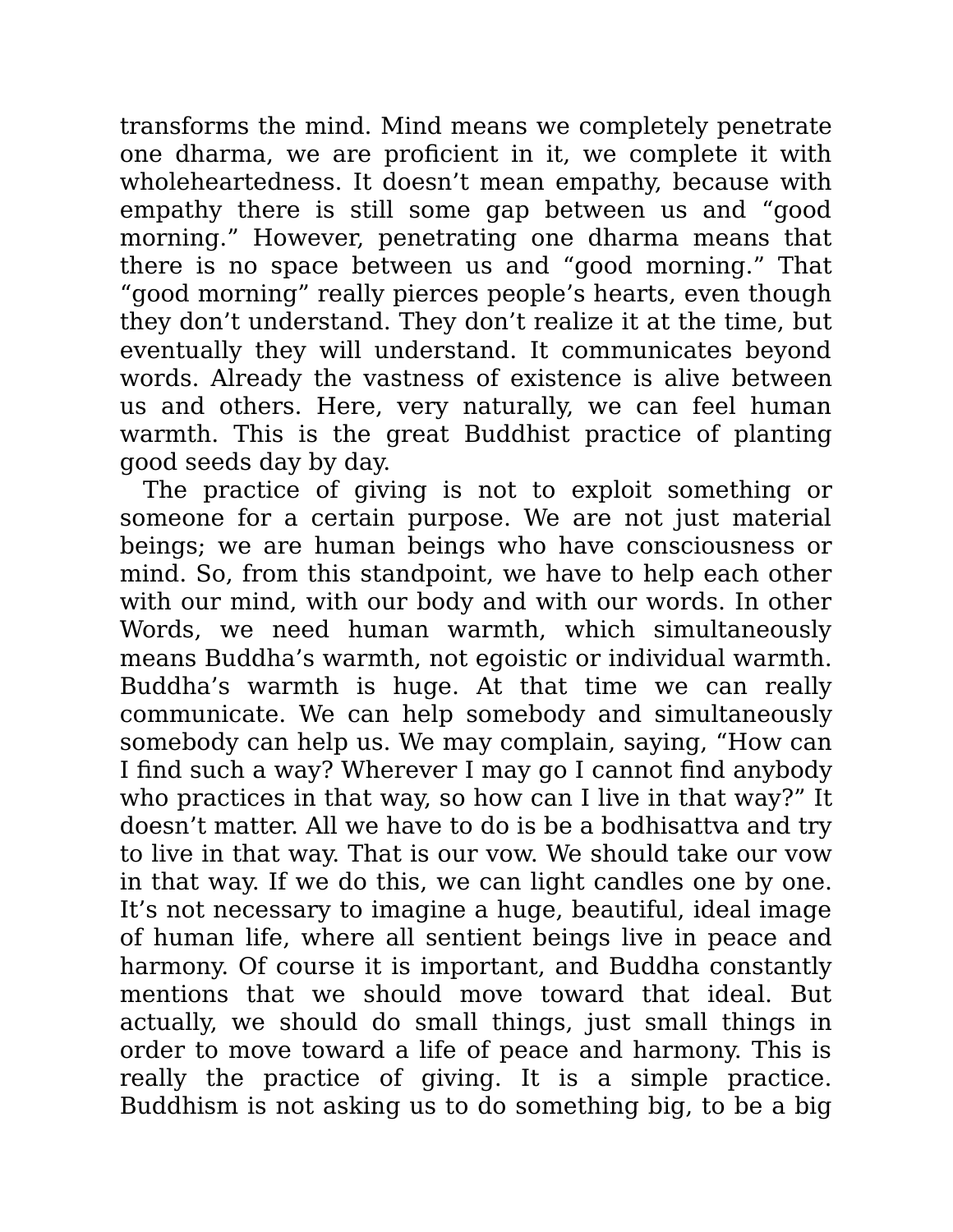shot. If we can be big shots that's fine, but everybody cannot be one. We should know ourselves, who we are, and then if we want to be big shots in the future, fine. However, right now, let's do small things as we move toward the idea of being a big shot. That is Buddha's teaching. Buddha's teaching is always patting our heads and saying, "Fine. Your idea is beautiful. Why don't you have some more big ideas; but take it easy. Do something small." When you say good morning, just say good morning. At that time, we can understand the meaning of helping all sentient beings, and of changing human society. We can really understand what we have to do.

## *Kind Speech*

The second of the four methods of guidance is kind speech. Kind speech is not merely to speak with an ingratiating voice, like a cat purring. If we speak of something with an ingratiating voice, very naturally, consciously or unconsciously, we are trying to get a favor by fawning or flattering. This is not kind speech. Kind speech is not the usual sense of kindness. It can appear in various ways, but whatever kindness appears in our speech, we should remember that it must constantly be based on compassion or deep love. Under all circumstances that compassion is always giving somebody support or help or a chance to grow.

Compassion is a little difficult to understand. Kindness is part of compassion, friendliness is also part of compassion, but as a whole, compassion is rooted more deeply in the human mind. Everyone has this compassion. Buddhism always focuses on the ultimate nature of existence, which is manifested as compassion.

The ultimate nature of existence is open to all sentient beings, whoever or whatever they are; without this we cannot exist. Whatever happens, all is going on in this vast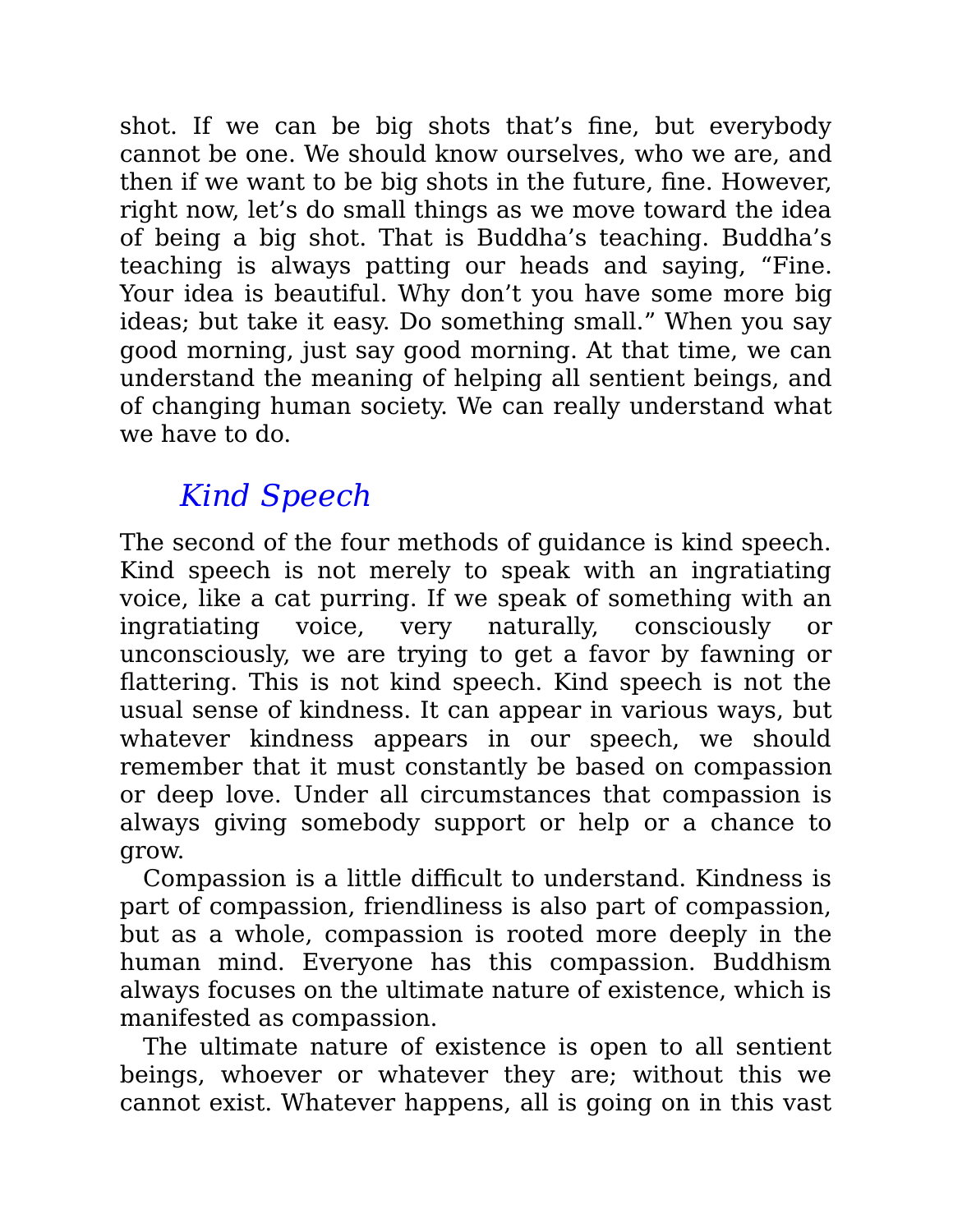expanse of the ultimate nature of existence. If you cast a pebble into the quiet ocean, the ripples extend in an directions and finally melt into the ocean. This is really human life. So from this vantage point, whatever kind of ripples you can see—suffering, up and down waves whatever kinds of things come up, remember they are happening in the vastness of the ocean, and sooner or later they melt back into the immense ocean. This is characteristic of the ultimate nature of existence, in which all sentient beings are present from moment to moment.

The original, ultimate nature of existence functions just like a filter; we don't know what it is, but it is sort of like our lungs. Our blood comes into our heart and is pumped to our lungs, so our lungs are sort of a filter to clean the blood and send the pure, oxygenated blood to our body, to make our whole body and mind work well. When a person goes through the filter of the ultimate nature of existence and then comes out, he or she is of course the same person, but a little bit different—sort of a transparent person—what we call an enlightened being or buddha. Then this transparent person is exactly like a mirror, reflecting and accepting all beings in equality—trees, birds, tulips, spring, winter, all of life. For instance, this person sees a dog and simultaneously the person and the dog go through the filter and then come out, and then the dog and the person are the same—transparent. Then, the dog is not a dog, the dog is buddha, or an enlightened being, bodhisattva. That is why when this person hears the precept, "Do not kill," he does not moralize, thinking "Don't do it;" he cannot do it, because he and the dog go through the filter and come up, and are the same thing. What it is? A person? A dog? Some particular soul? No, they are buddha, universal life. Just universal life comes up. This universal life is exactly our life and the dog's life, so it's really the same, simultaneously. We cannot hurt the dog even though we may not know about the precept "Do not kill." We cannot do it. So the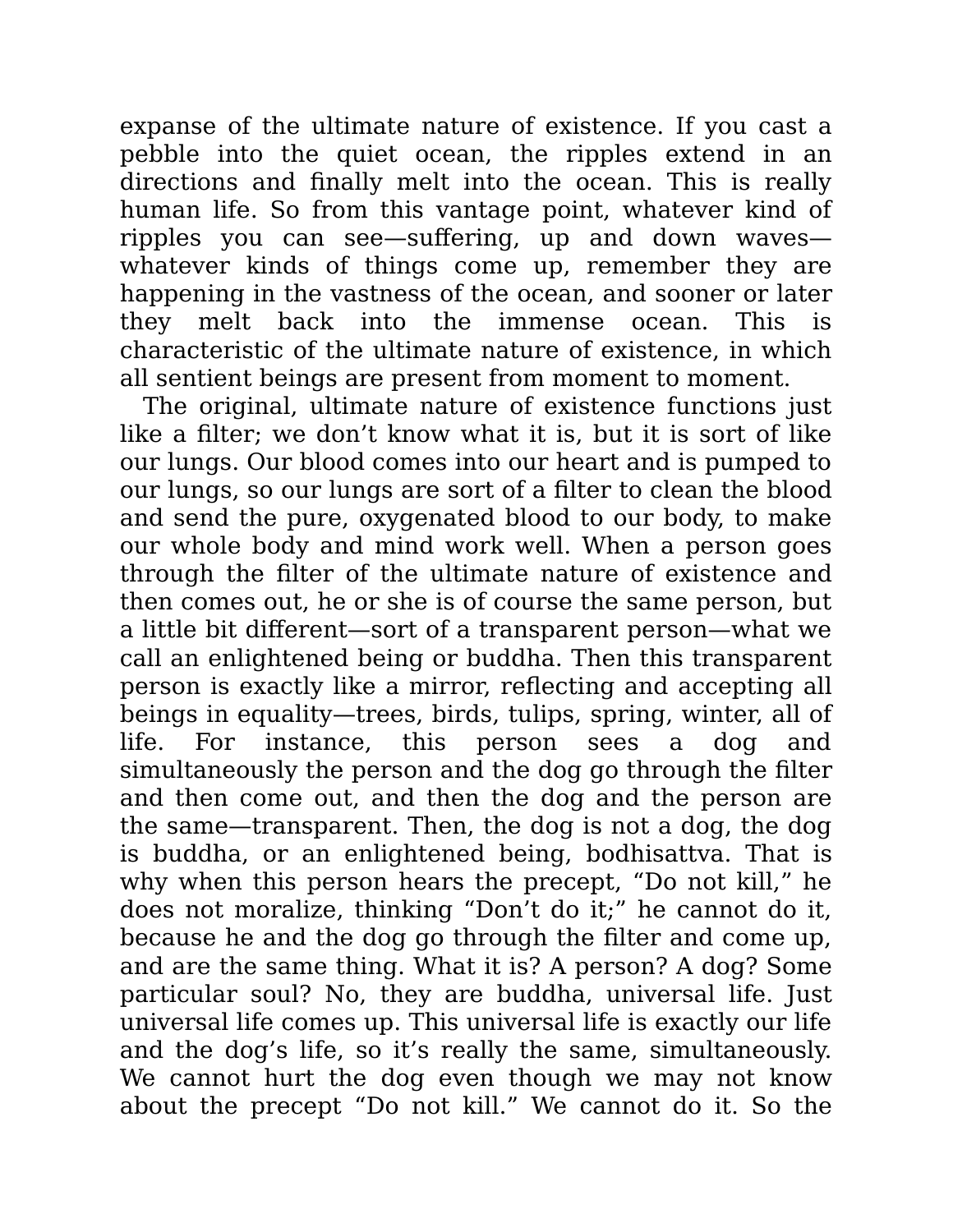person goes through the filter and comes out and this person is not the same. Still this person must be alive as a human being, that is, this enlightened being must, at the same time, be in the human world. Everything is always simultaneously going in circles like this.

It is characteristic of human beings to have a mind seeking for the truth. Whether we know it or don't know it, it doesn't matter. We have this mind already. It goes through the filter: that is practice; it goes through the filter and then comes out: that is enlightenment. "This enlightened person cannot stay in enlightenment and comes back to the form of the human being again; that is called nirvana. So arousing mind, practice, enlightenment and nirvana are going on like this constantly, just like the circulation of our blood. This is our practice.

If we do zazen, simultaneously we become a filter. A filter is exactly zazen. When we do zazen with our body and mind, immediately we go through and come out and are an enlightened person. So all we have to do is just sit down. There is nothing to trick us. All we have to do is just be a filter.

If you become a priest, you must be a filter. You must function as a filter, not only in zazen, but in everyday life. That's pretty hard for priests because everyday life appears in many ways, its patterns never stay the same. That is why enlightened beings practice continuously, forever.

Sometimes we get tired of practicing, because we always have in mind to practice for a certain length of time, maybe seven days or a year. We focus on our practice for seven days, wanting to attain enlightenment. That is fine, if we can do it, but it is very hard, because our effort is just focusing for seven days. After seven days, then what? But if we focus on countless lives in an immensely long span of time, all we have to do is focus on right now, right here, without looking around. This is to practice in the eternal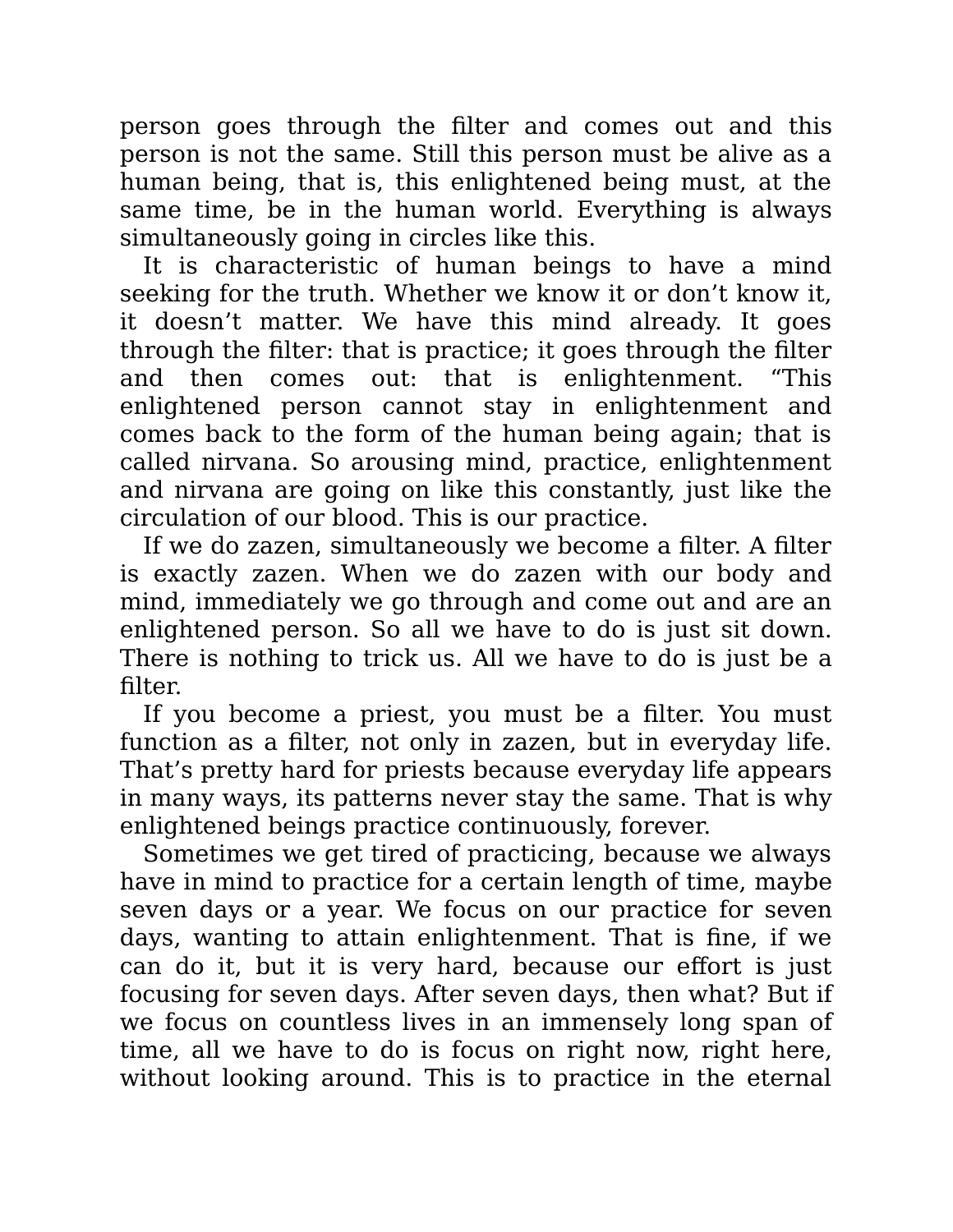world. At that time we become calm step by step, just like a turtle, step by step.

This turtle must pass through the filter and come out again, and then come back to daily life. This is very good for us, but usually we don't do it. Instead of passing through the filter, we use a sort of prismatic device, analyzing and synthesizing how many colors there are in it. Consciously, we don't want to pass through this filter; we really want to pass through the prism. It's much more fun to see the wonderful, different colors—philosophy, psychology, suffering—it's wonderful! And then we just go on and never come back, because it's a lot of fun just going on, constantly keeping away from human life. This is modern civilization.

Sometimes we miss what we're aiming at and fail to pass through the prism. Consciously we want to go toward the prism, but nature is also constantly going on, so very naturally we pass through the filter and come up—pop! At that time loneliness, despair and depression come up, but it's not real loneliness or emptiness. This is what we have to know; we have to awaken to this filter. This filter is really a fantastic device for us. We can accept our life not only in a passive way, we also have to send our life to the universe in a positive way. This is why we are living. For this we have to go through the filter.

If you are not a priest it is more difficult to constantly be a filter, so instead you are likely to be a filter some of the time. You come to sesshin and become a filter; then as you leave, you say, "Oh, it's ridiculous, I can't do this in everyday life." So you forget and just go to work every day. That's okay, but if you become a priest you have to function constantly as a filter, and help other people function as a filter. You cannot have any particular pattern such as being stuck in a concept of "I am stupid" or "I am not stupid"; you cannot be like this; just be a filter, constantly. That's very hard. But there is no excuse. Priests are completely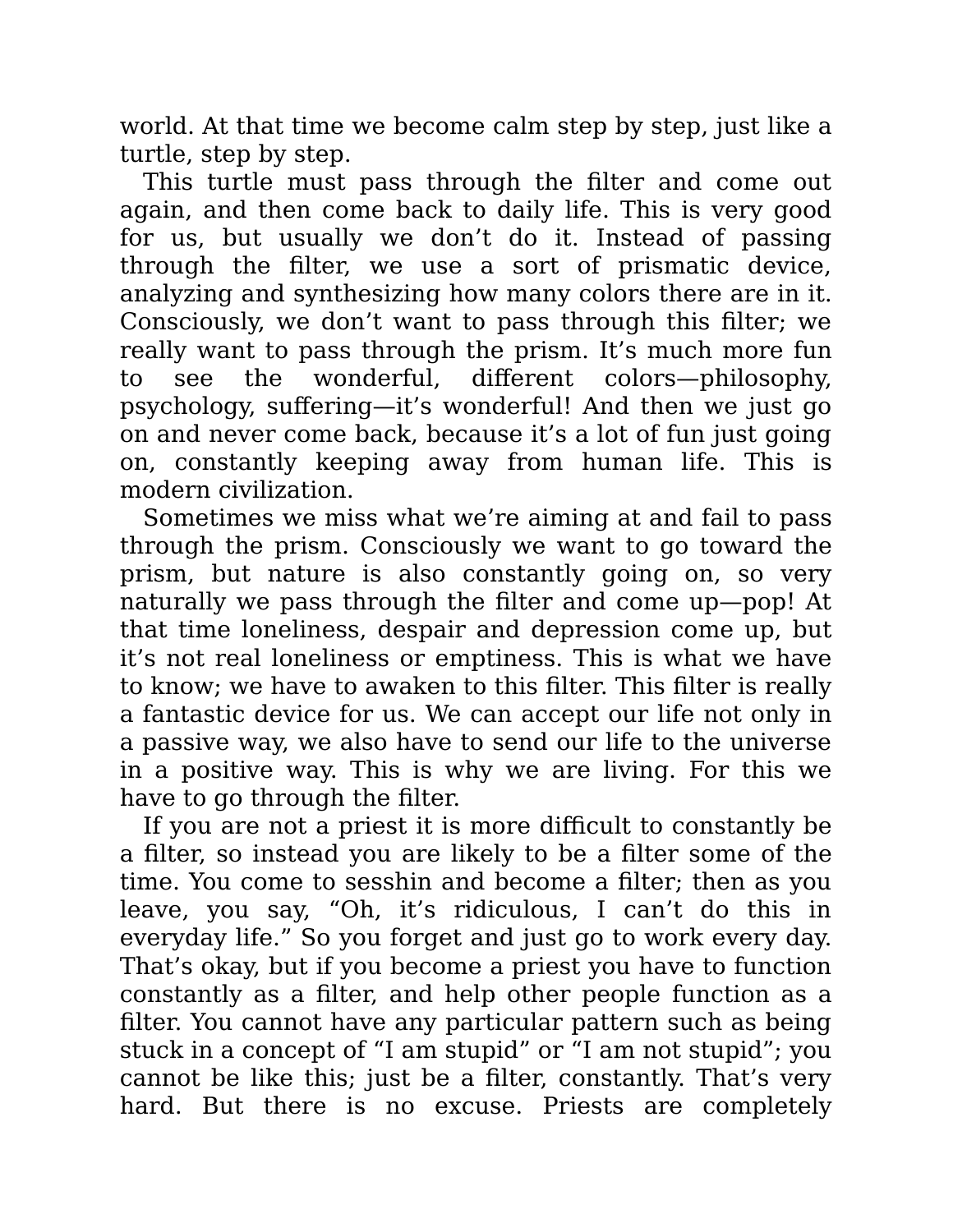committed to functioning as a filter. This is the best way to help human beings; this is compassion. You can see the enormous scope of life, open to all sentient beings. We are not in a portion of the whole world, we are completely the world ourselves. At this very moment kind speech comes out. This whole body and mind are nothing but the whole world, because we have gone through this filter and become transparent. There is no partition, no border between trees and us or birds and us. This is called, temporarily, an enlightened person. Usually we like this state of becoming transparent, but this is not a final goal. We have to come back to the form of a human being.

In Gotō Egen, a Zen scripture, a story is told of an Indian saint who went to visit the famous Zen teacher in China, Zen Master Gyōzan. One morning Zen Master Gyōzan was standing on the porch in front of his temple, when the saint came down from the sky. Gyōzan said, "Who are you?" The saint said, "I am a saint from India." Gyōzan said, "When did you leave?" The saint said, "I left this morning." Gyōzan said, "You are so late arriving! What did you do on the way?" Although the saint left India in the morning and arrived in China almost immediately the same morning, Gyōzan still asked what he did on the way that made him arrive so late. The saint said "Oh, I played a little bit." If, while going to a certain destination, you see something you are interested in and poke your head into it, forgetting to go towards your destination, that is playing with something on the way. That is why Zen Master Gyōzan finally said, "That's wonderful, but being a saint is not my business, so I leave that to you; but give Buddhism back to me."

Usually if we come through the filter we act like this saint, because there are lots of fantastic spiritual things to play with. You can talk with dead people, you can fly in the air, but it's not Buddhism. Buddhism just comes back to the form of a human being. This is very important. Returning to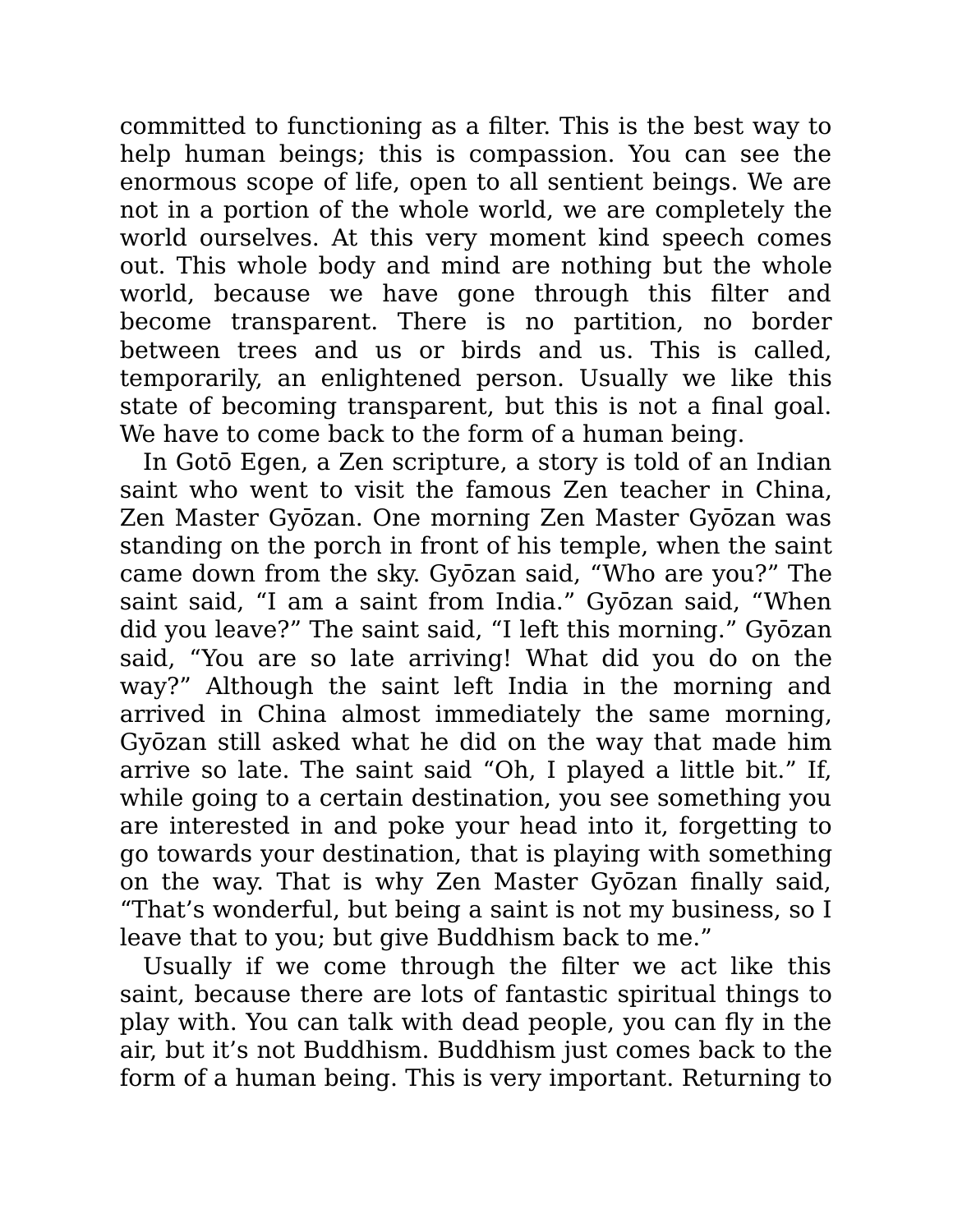the form of a human being is compassion coming from a deep level.

In the Lotus Sūtra, Buddha gives advice to the bodhisattvas who are about to go out to teach, telling them that they have to sit on the seat of emptiness. This is to go through the filter. If we give Buddha's teaching with our body, with our words, however we teach the teachings it cannot be as a usual person. We must be something else; we must pass through the filter. Then we understand people who are interested in the teachings and those who are not. We accept all sentient beings as exactly one, regardless of whether we like them or dislike them. At that time compassion is always functioning under all circumstances.

My teacher, Yokoi Roshi, always looked down on me, whatever I did, but now I really appreciate his attitude toward me, because his use of rough language and his belittling whatever I did were based on compassion. Sometimes rough language is a great help, but don't use rough language recklessly, be careful. Don't imitate others. Rinzai teachers scream and shout, using the stick very hard, but don't imitate them. Imitation is a weakness of human beings. We always try to depend on somebody who is famous by imitating them. At that time, we completely lose our own subjectivity. Whatever happens, you shouldn't lose your own subjectivity. You must be alive.

Don't misunderstand kind speech, thinking it is working just for this moment. If somebody gives us kind, friendly, sympathetic words in order to help us, sometimes it doesn't work, because we are not ready to accept them. Even though we are not ready to accept kind speech at that moment, in the long run it is working. This is kind speech. For this we need compassion. If we use rough language and scold somebody, it is necessary that it be based on very deep compassion. If we forget, rough language really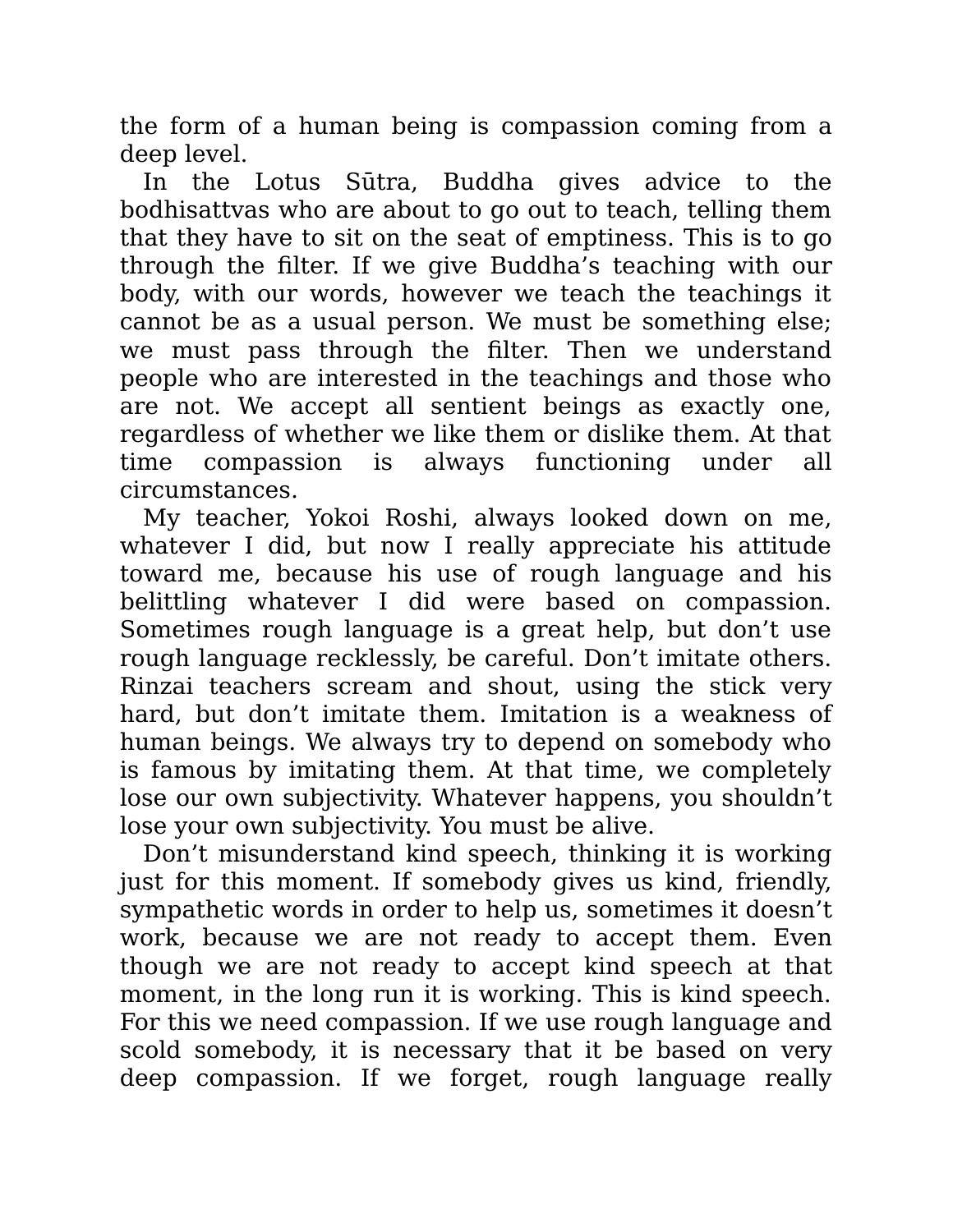becomes rough language, hurting people. Be very cautious to reflect on whether we deserve to do so or not.

If you give quality to greetings and have compassion for all sentient beings as the basis of your life, good morning is a great opportunity to communicate, to give, to share kind speech with somebody. Usually we criticize someone we do not approve of, but it is not the Buddha's way. Instead of criticizing, why don't we help them to improve, to grow. This is most important. Even though the world is not peaceful right now, day by day we can live in a peaceful way. If we practice in this way, that is great, because we are walking on the path of Buddha. It doesn't matter whether we reach the goal or not. Day by day, all we have to do is move toward it; this is our practice.

If we get angry, very naturally there is a feeling of vilification. So the important point is, if we see people who don't have virtuous qualities, instead of criticizing them, we should suffer finding a way to help them, in order to improve, grow, deepen and enrich all of our lives. Even if we don't see any progress after practicing kind speech with people who are not good, we are really helping them. Sometimes through a third person we may hear that someone has spoken kindly of us. At that time we are really touched. We are really moved by it and will never forget it. That's why, wherever we may go, we shouldn't speak ill of others. If we see somebody who is not good, even though he is not in front of us, we should see the good aspects of his life, and speak about it to others. This really helps. If such kind speech reaches the person indirectly from a third person, he is really touched by it. This is Buddha's practice.

#### *Beneficial Action*

The third of the methods of guidance, beneficial action, means to help others. There are two kinds of beneficial action: one is giving and the other is kind or loving speech.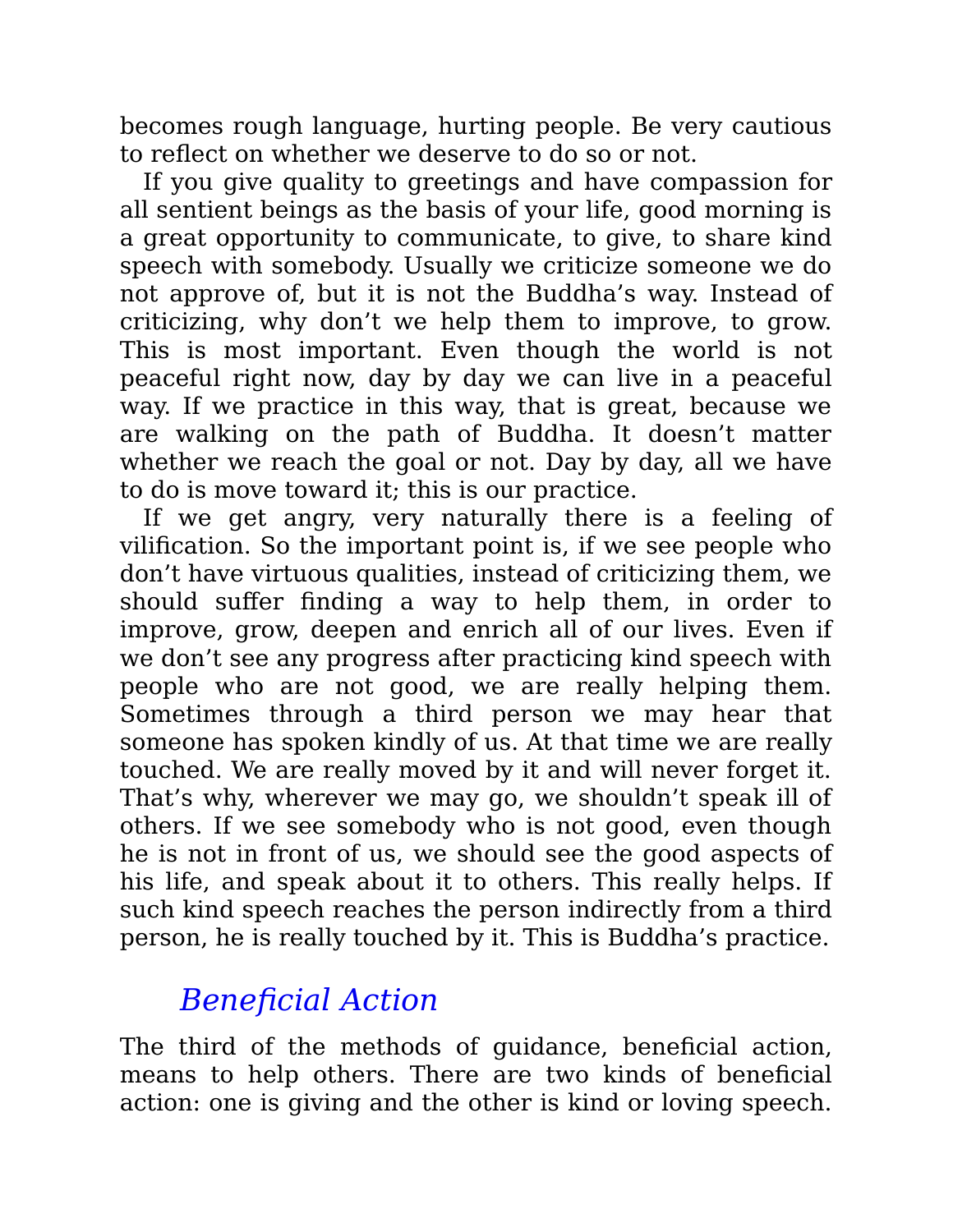Without beneficial action, giving does not work. For instance to think of ourselves is to practice giving to ourselves, but it must be based on beneficial action. Sometimes, when we think of ourself, it is not in a beneficial way. We sometimes become nervous and confused. But even though it is difficult, we can't ignore thinking of ourself. Wherever we may go, whatever we do, we have to think of how to use ourself best, how to behave, how to take care of gassho and zazen, how to walk. We have to think about this but to do so too much is not beneficial When thinking of ourself confuses us, it is not the real practice of giving. The practice of giving must be backed by beneficial action, which means to help others. We think of ourself in order to help others. Remember this point.

The practice of giving is exactly the same as loving speech. Loving speech is really to give something with your whole body and mind, and if you give something in that way, your whole body and mind really practice loving speech. People can understand and can listen to this sound of your speech. That is why beneficial action is based on two practices, giving and loving speech.

Beneficial action in Buddhism is to give thought constantly to how we can cause everybody, all sentient beings, including inanimate beings, to awaken to themselves, and beneficial action is to lead them to the Buddha Way—a peaceful, harmonious life—day by day. The Way means the practice we do with all sentient beings, not practice just for ourselves. The Way is the universal path. We have to actually pass along this universal path practically, day by day. This means to live our daily life with all sentient beings in peace and harmony. This is our hope, the target we have to aim at, whatever circumstances we are in.

When we see the human world today, it scares us. We feel fear just walking on the street. But even under such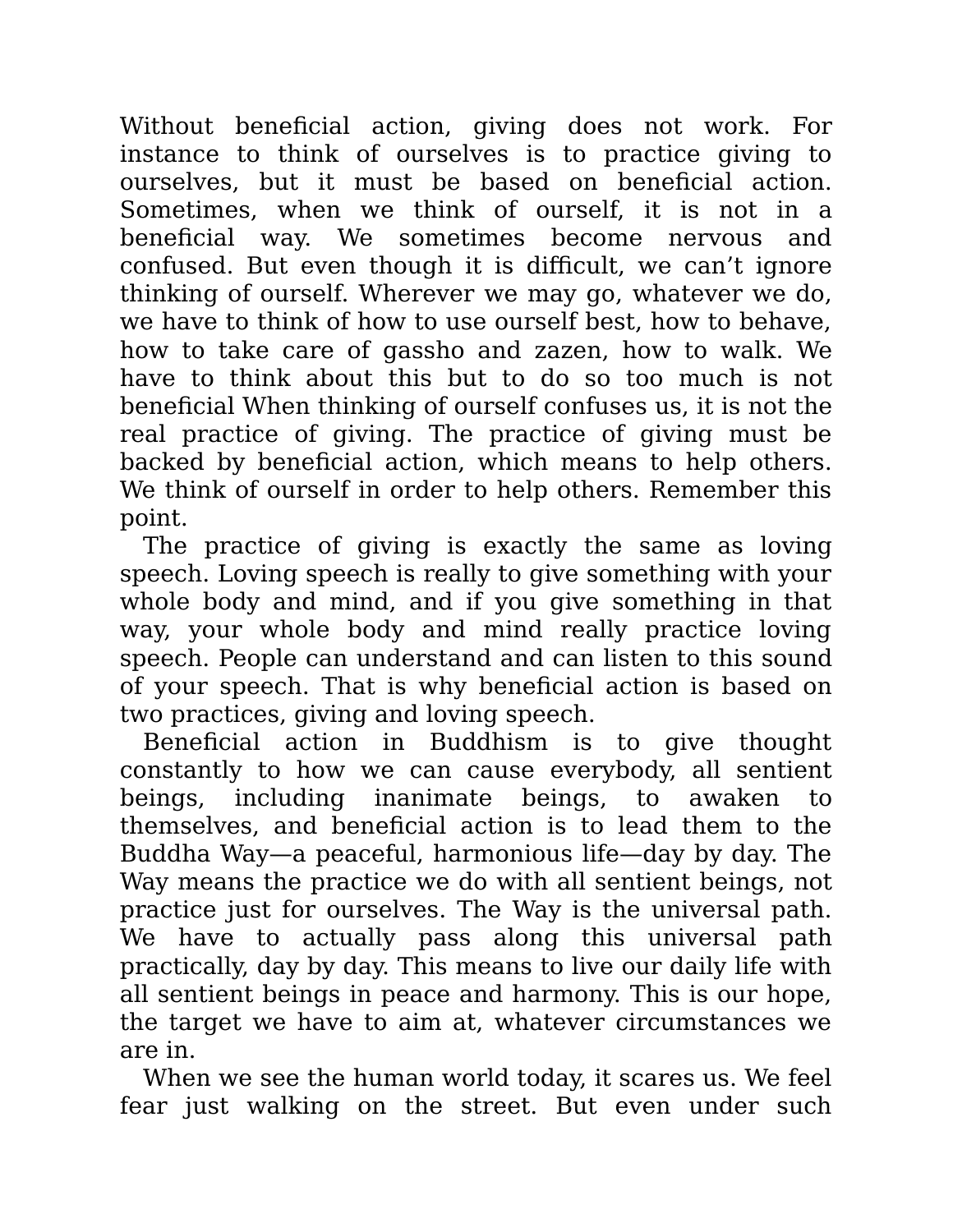circumstances, there is no reason to stop living in peace and harmony. Under just such circumstances we have to live in peace, because there is still a chance to create our own beautiful world and to teach people too. We should not forget to give thought constantly, day by day, to how we can live in peace and harmony with all sentient beings. We have to do this. This is really beneficial. To awaken to oneself means to do something not only with one's head, but also with one's body, mind and words. In many ways we should do this. "This is called beneficial action, helping others.

Beneficial action is to benefit all sentient beings skillfully, not only human beings but also inanimate beings. When we educate and help human beings, we cannot judge them quickly according to our understanding; we cannot educate people quickly. It is very difficult. So we must practice patience, generosity, compassion and kindness, thinking of others for the long-range and short-range course of their lives. Sometimes we can give words and suggestions, sometimes we cannot—we can just be present with them. Sometimes just doing something together is really important. These are ways of using skillful means to benefit all sentient beings, but this is very difficult for us to do, because skillful means do not come from a technique, but from the measure of our practice.

Buddha-dharma is the unity of Buddha and all sentient beings. This is the real portrait of our life. Thinking of ourself from our own viewpoint is not the real portrait of our existence. We have to see the total portrait of our life the unity of Buddha and us. At that time majesty or dignity or imperturbability, whatever we call it, is coming from each pore. We don't know what it is, but immediately we can feel this. Majesty is a person's aliveness coming from the totality of a person's character and personality. No matter how long we study or how much we know, no matter how much information we can give to people from all the old Buddhist terms we have piled up like business cards in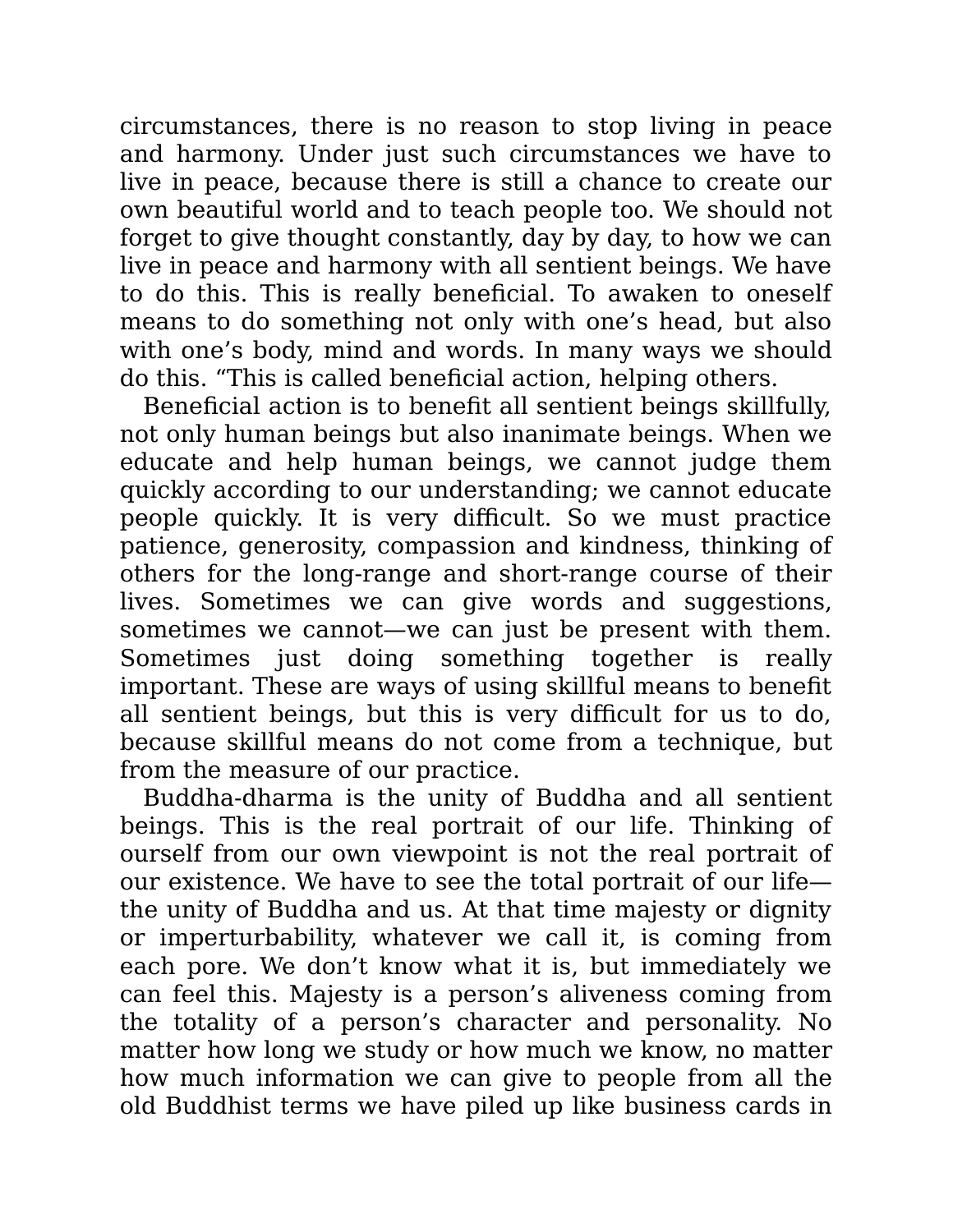our drawer, this does not express the majesty of Buddhadharma. Buddhist practice, human life is not like this.

Everybody has compassion. We are compassionate because we are alive. The reality of our existence is supported by many beings: air, rain, clouds, winter, spring. Winter and spring do not discriminate. They don't care where we come from or how much we complain about them; they have great compassion. Everybody, more or less, is protected by compassion, but we don't realize this. However, there are different degrees of protection by compassion. For instance, if we were members of a street gang, our situation would be different from those who are practicing here. If we practice here, we have more of a chance to be protected by compassion, because people around us help our life. We may think we grow by ourselves, and of course we should make effort, but this effort is just a speck of dust. By listening to Buddha's teaching we are protected by compassion even though we don't understand. All we have to do is just listen and sit down here and maybe we will understand in the future. This compassion extends into the future. If we were a member of a street gang, there would be less compassion there, because the people around us would not be interested in helping others so much. Still, compassion is open to everybody. We should realize this, awakening to this compassion. If we awaken to this compassion, we really appreciate others and can give something to others too. We can really help others: This is actual practice. The skillful means to educate, to lead people to a peaceful life, to nirvana, come from the majesty of Buddha-dharma. It is not a technique.

There are two examples of beneficial action that come from old Chinese stories. As Ching-k'ang was walking in the street he saw a fisherman carrying a basket with a tortoise in it. He knew the tortoise would be sold in the fish market for food, and feeling very sorry for it, he bought it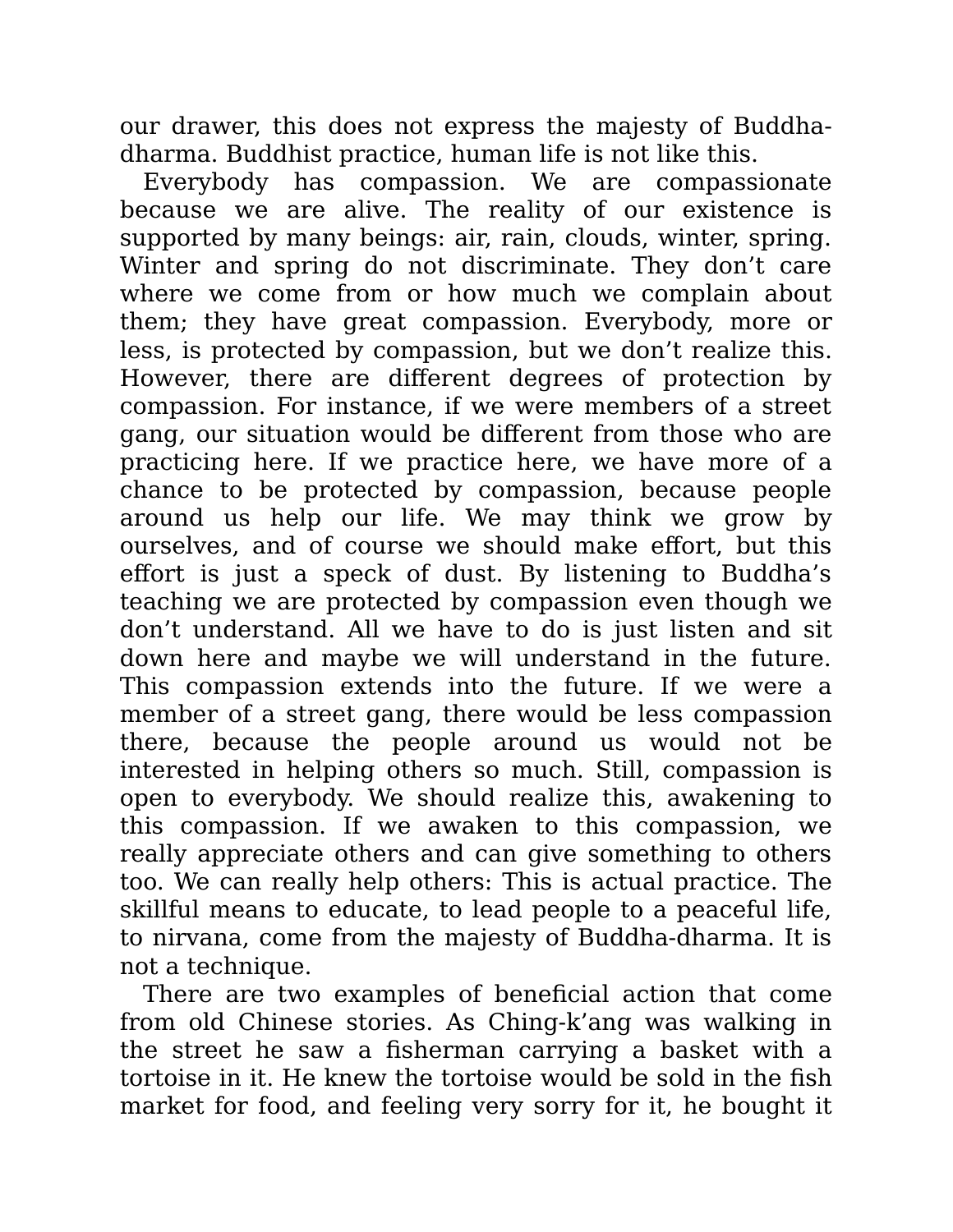from the fisherman and let it go into the ocean. As the tortoise was going back into the ocean, it turned its head to the left three times and looked at Ching-k'ang; then the tortoise disappeared. Many years later, Ching-k'ang became the mayor of the small town where he had freed the tortoise. Traditionally in China and Japan, the mayor has his own seal carved in wood or stone. In those days, it was the custom to make the seal with gold and have the design of a tortoise head on the top of the seal. So Chingk'ang asked a goldsmith to make the seal for him with the tortoise on the top. The seal was made with the tortoise head straight as usual, but when it was finished, the tortoise head was turned to the left. The goldsmith did not understand why the tortoise's head was turned to the left when he had made it straight; however he straightened it once more. Again it turned to the left. Three times he made a new seal; three times the tortoise's head turned to the left. Finally, the goldsmith told the mayor, "I did this design very carefully, but always the tortoise turns its head to the left. I don't know why. It's very strange." The major knew, however, that the tortoise he had freed many years ago had now appeared on the top of his seal. It is just a story, but there is truth in it because all sentient beings are connected with each other.

In another story, Yang-pao is said to have helped a sparrow that had been injured by a bird of prey. To express its gratitude, the sparrow later presented him with four silver rings. The sparrow and the tortoise appreciated the beneficial action of the people who helped them, because they did something without expecting any reward. They just did it. We can really communicate even with a tortoise and a bird, but if we expect something as a reward, it's very difficult to communicate with anyone or anything, no matter who or what it is.

Usually in our daily life, we want to benefit ourselves first, and then if we have spare time, we will help others.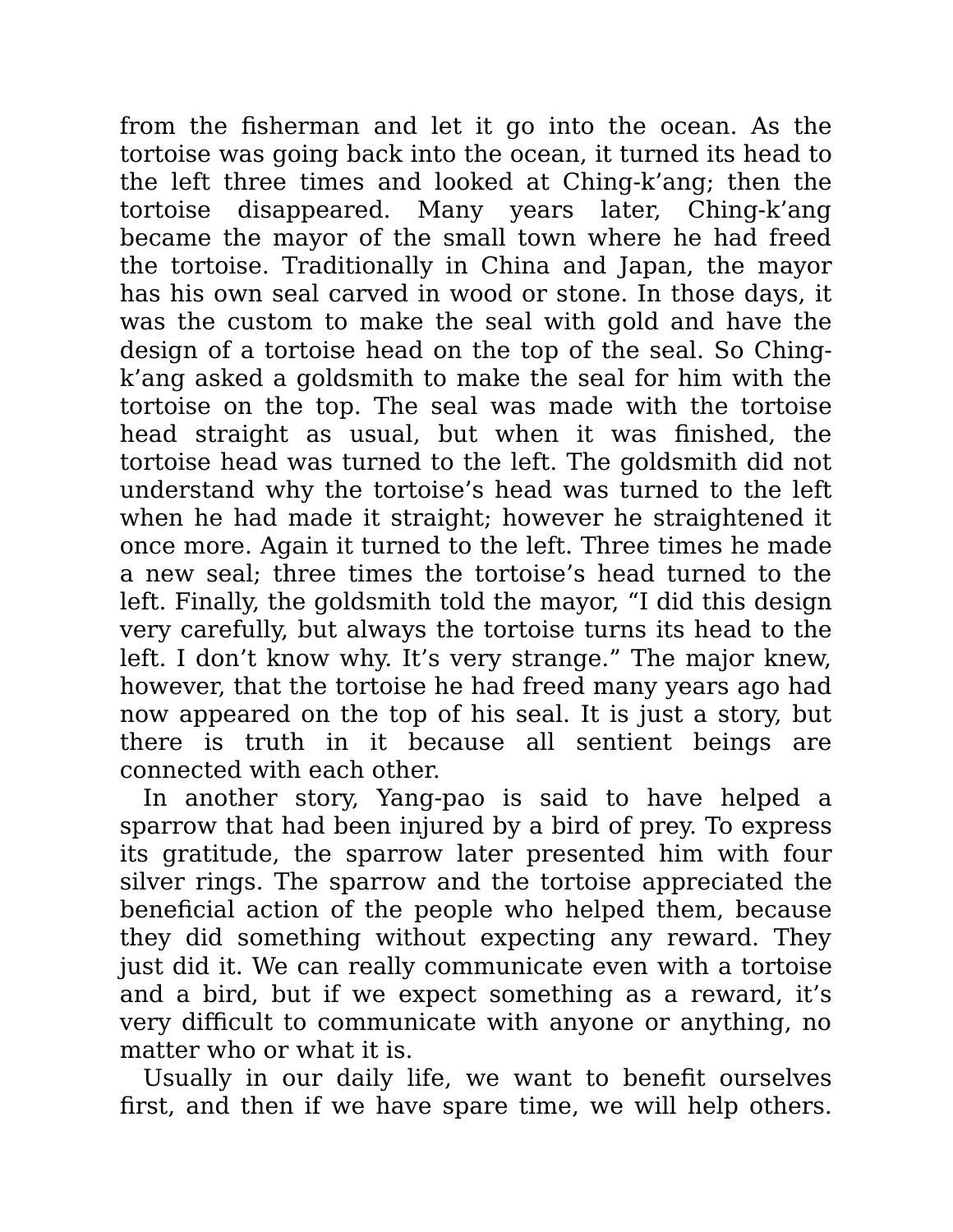This is very common. But Buddha's way is completely the opposite. We practice together to benefit ourselves and others. In the monastery we eat pickles without making noise. According to common sense, it is ridiculous to eat pickles like this, or to use our metal spoon in a china bowl quietly. If our spoon touches the bottom of the bowl, very naturally it makes noise. So according to common sense this is ridiculous advice. The important point is to pay more careful attention to the china bowl and the metal spoon, giving to them with beneficial action. This really helps us and others simultaneously. Very naturally, however many people live and practice here, all can practice one thing. If we don't pay attention to the spoon, using it carelessly, very naturally this is messy practice and it interrupts others' lives. This is why practicing together is very important for us. If we eat a pickle, help the pickle first. If we use chopsticks, help the chopsticks first. This is our practice.

There was a lord in ancient China who was compassionate and helped others. On one occasion this lord stopped right in the middle of taking his bath, combed his hair, put on his clothes and helped visitors, three times. And then, while having dinner, this same lord left his dinner table three times to help people who had come to see him. This is a good example of the compassionate mind constantly helping all sentient beings.

Wherever we may be, whatever race we are, it doesn't matter. Whether in our own country or another country, whether the customs are Chinese, Japanese or American, it doesn't matter. If you are a human being, beneficial action is very natural, universal. This is what we can practice. This is most important. We can benefit a friendly person, but we usually cannot benefit a person we hate. My friend Yokoi Roshi always gave compassion to everybody. Every time he said goodbye to a person whom he did not like, he sent him off with gassho. He went to the railroad station and as the train was leaving, he did gassho. That gassho was an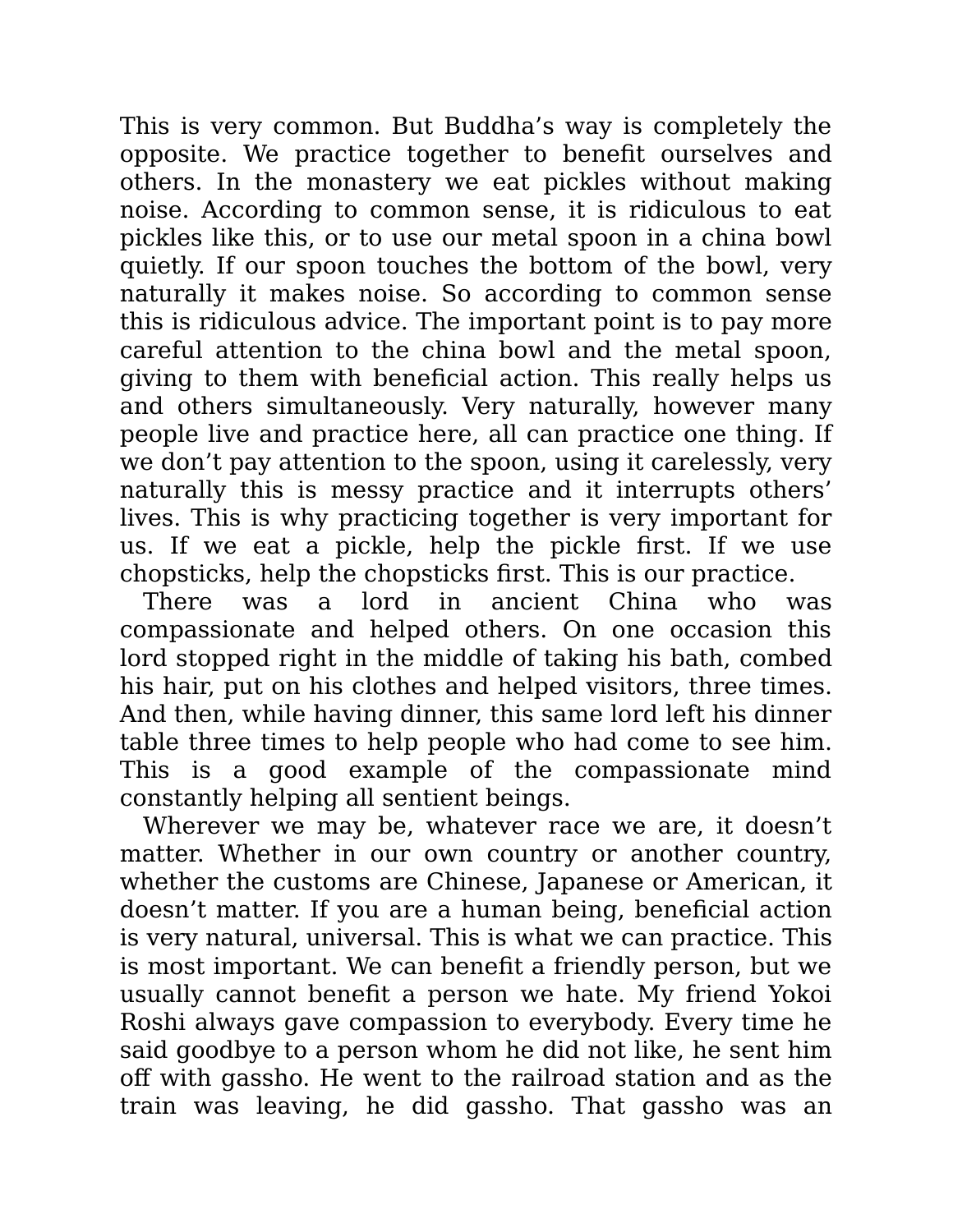expression of his compassion. Even though he did not say anything, I was very impressed.

Once I was invited to a Catholic church to talk about Zen in their class on world religions. I talked about taking care of toilet paper, and they liked my talk because they had never heard of such a thing before. When I asked them how they used toilet paper they replied that they did not pay attention to how they used it. They pulled it off the roll and used just a small part of it and then threw it away. The next time you go to a public toilet, pay attention to the basket where paper towels have been thrown away. Almost always just a corner of the paper has been used and then it has been thrown away. This is not beneficial action. We cannot practice giving and we cannot practice loving speech to the paper with this kind of action. We should pay attention to how we use it, although I do not mean we must pay meticulous attention to it. If we are very busy, of course we should use the paper as quickly as possible; but still, there is a chance to pay attention to the existence of the paper. This is a wonderful communication.

When I was at the temple, my life was changing every day, because I had never experienced living in that way. There were just two people in the old, funny temple in the countryside of Japan: my old teacher and myself, a young monk. He taught me many things. One day I cut flowers and put them in a vase as an offering to Buddha. My teacher came to see the flowers and asked me why I had cut a particular flower. I hadn't given it any thought, so I said there was no reason, I just wanted to offer new flowers to Buddha. He pointed out a very young bud and said that if I cut a flower with a bud that was too young, that bud would have no chance to bloom. He suggested I leave it for a while until it grew more and then when I cut it, the bud would have a chance to bloom in the vase. This is an example of beneficial action. It is very important for us. When we cut flowers recklessly, carelessly, we are not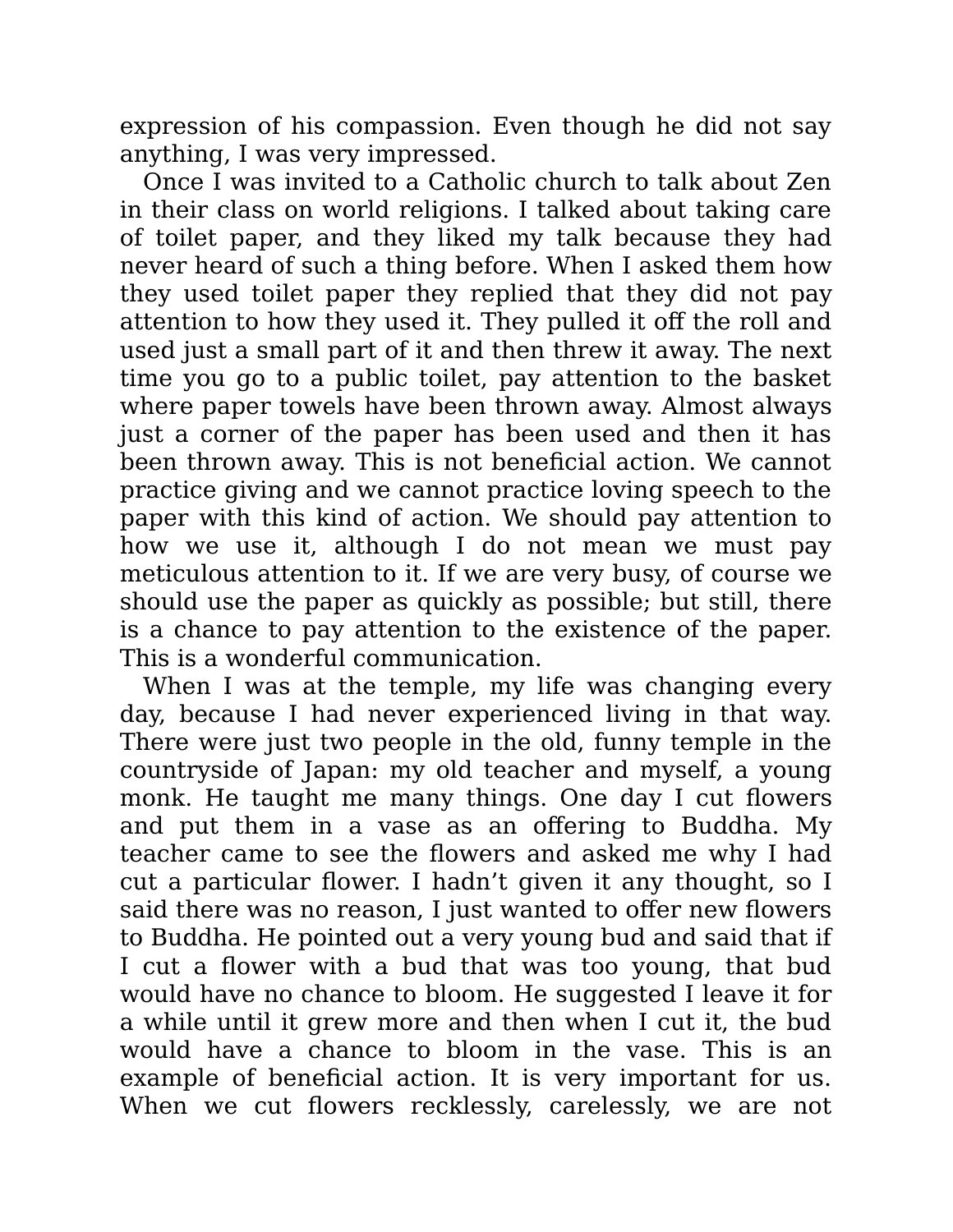paying attention to them. To pay attention is practicing giving and loving speech to that flower. This is beneficial to the flowers and simultaneously it is beneficial to us.

My teacher also taught me how to clean Japanese *tatami* with a special broom. Every day I used the broom to clean the room, but I used it without thinking, paying no attention to how I cleaned. My teacher taught me to pay attention to the tatami, cleaning with the direction of the grooves between the straw rows rather than against them, in order to get all the dust out. After that I practiced giving to the tatami and to the broom; I could express loving speech to them, and at the same time this action was beneficial to me also.

I was also taught to clean the temple grounds outside with bamboo brooms we made ourselves. At first when I cleaned the grounds the traces of the broom strokes went zigzag, this way and that way. My teacher taught me to pay attention to the broom's trace marks in order to understand how I had used the broom, and to clean in such a way that left the traces completely straight. Then the grounds looked very nice. It is not a matter of whether we have left beautiful traces or not. The important point is to pay attention to the broom, to the loving speech given by the broom. We should pay attention to the broom, the soil and the temple yard. The temple yard is not just for you, for me or for the teachers; it is for all sentient beings. Practicing giving and loving speech is beneficial to the yard, to the broom and to us.

When you clean your room, pay attention to the corners and under the table. There is lots of space that is easy to clean, but under the table or desk it is more difficult and sometimes we avoid what is difficult to reach or to see. But cleaning with attention to the whole room is an important practice for us. It is to practice giving and loving speech to the corners, to the room and to ourselves. It is beneficial for us. Then we can communicate with all sentient beings.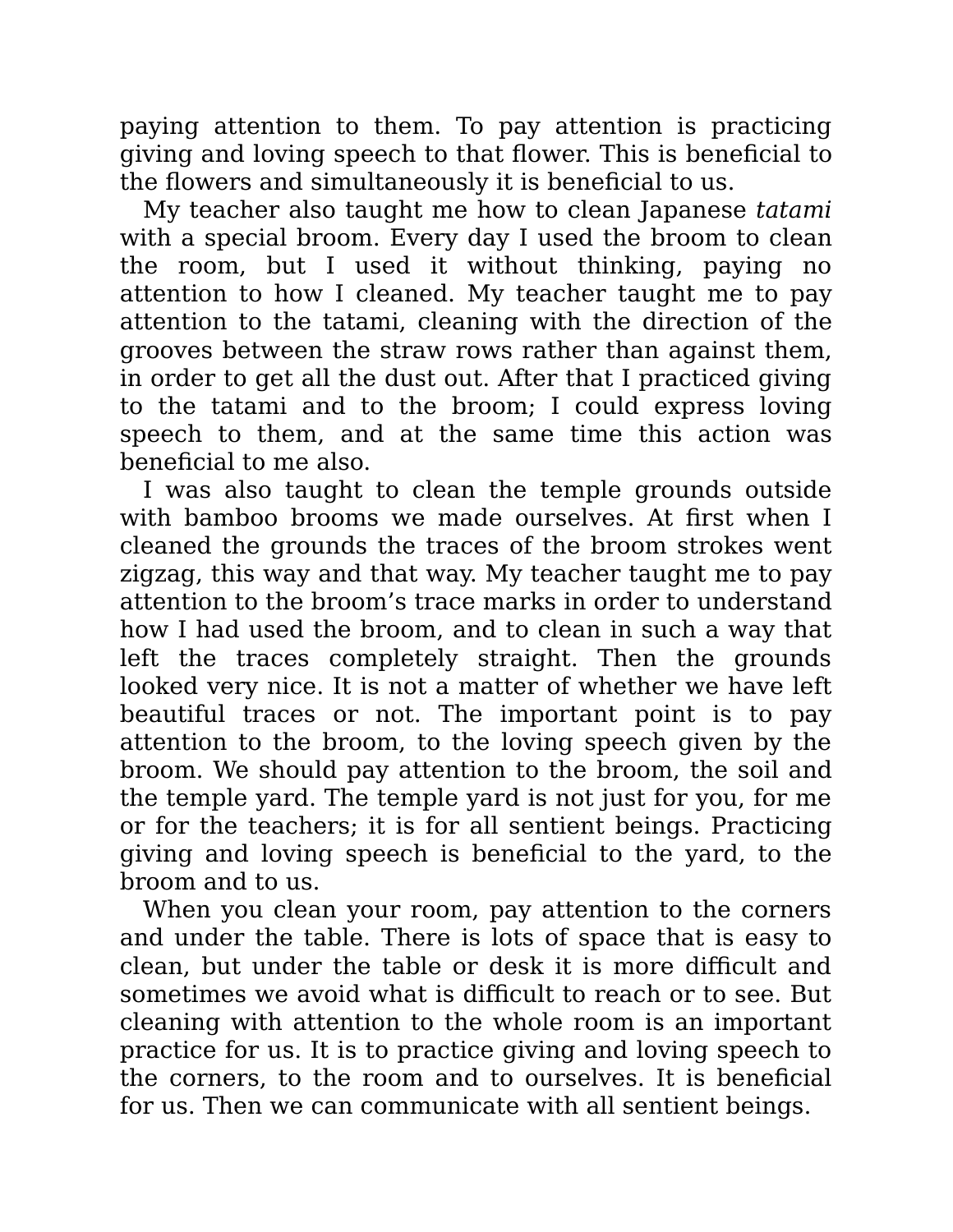### *Identity Action*

Identity action, the fourth method of guidance, means to practice something with complete, full devotion. This is a very important practice for us. Without this, we cannot master anything that we do, we cannot exist in this world. Identity action means there is no difference between the object of our devotion and us—we are completely one. If we want to become one with a baby, we have to jump into the baby's world; but it doesn't mean to lose sight of ourself. Mother is mother, but still there is total communication between mother and baby. In front of a baby, people make funny faces in order to please the baby, even though the baby doesn't understand. They completely become one with the baby but they don't lose sight of themselves. This is not so easy actually. It is a very difficult practice for us in everyday life. That is why we create problems in human society. The bodhisattvas practice again and again in order to master this point until it penetrates their skin, muscle and bone. It is very hard. Even though we understand Buddhism intellectually through scriptures, still it is difficult. We can explain it in words, but to actually practice it is very difficult.

Pai Lo-tien, a famous Chinese poet, asked a Zen master, "What is Buddha's teaching?" The Zen master said, "Buddha's teaching is to do something good, not to do something wrong." So Pai Lo-tien said, "That is pretty easy; even a three-year-old boy knows that." Then the Zen master said, "Even though a three-year-old boy knows this, an eighty-year-old man doesn't do it."

Buddha was born in this world as a human being, putting himself in the position of a human being to save, to teach all sentient beings, becoming one with the people and guiding them to a peaceful life. Since we have been born as human beings, the same applies to us. We are born in this world in the form of human beings—for what? In order to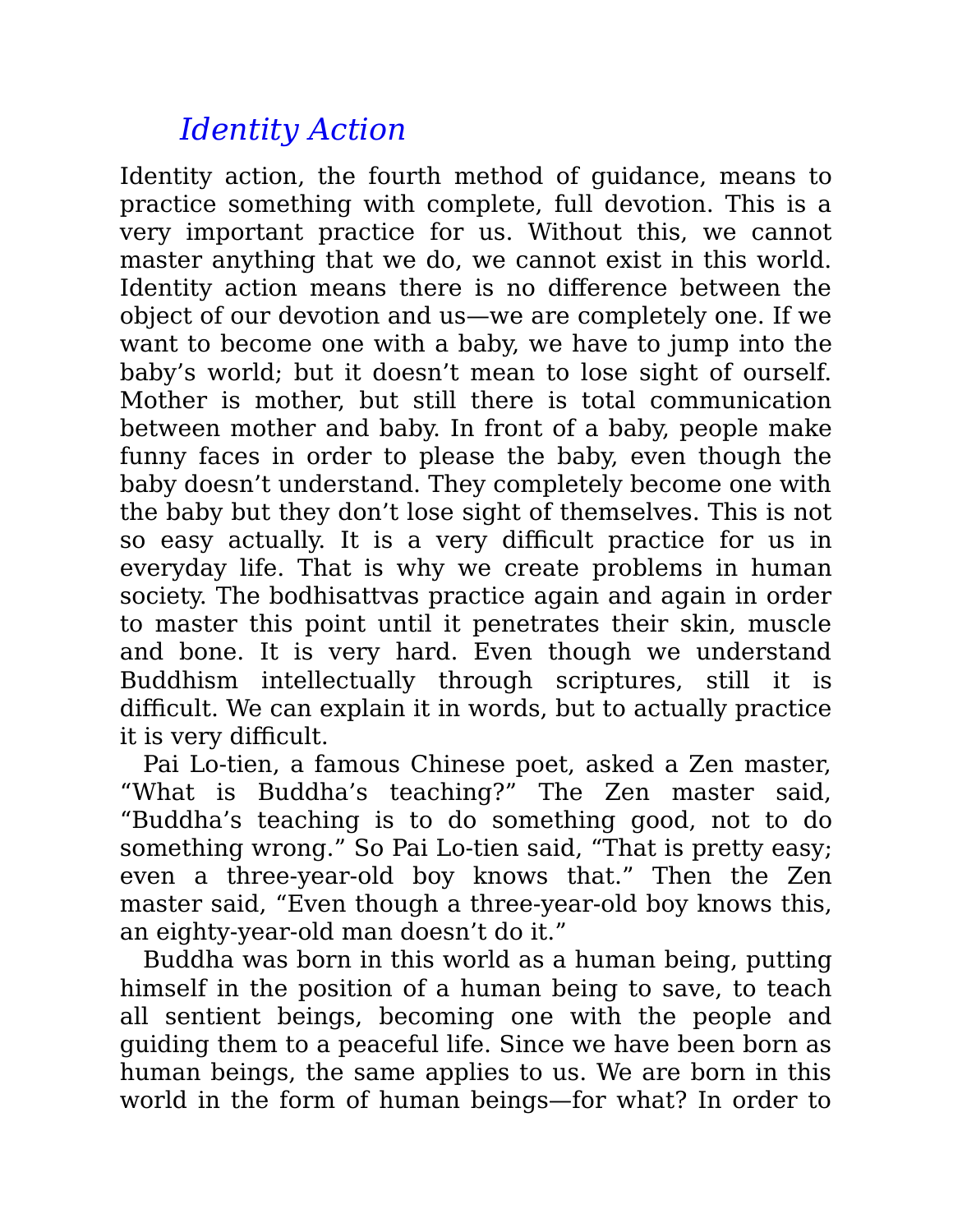enjoy ourselves, to make lots of money and become rich, or to become a politician or a famous person? No, I don't think so. The main purpose of being born in this world is to live with people, because we cannot exist alone. However, we cannot just be present with people; we have to live with people in peace, in harmony, day by day. This is not a matter of discussion. We have to live in this way every day under all circumstances. For forty-five years, Shākyamuni Buddha taught in this way. This is why there is this most important practice called identity action. Buddha is a good example of why we have to practice like this.

"Action," in this case, means behavior that is characterized by courtesy and sharpness, that keeps people naturally in awe and that has a sort of majesty or dignity coming from the bottom of human life or existence. We don't know exactly where it comes from, but we notice when people exhibit it and we have complete respect for them. Action has a very broad meaning. It includes not only human action and attitudes, but also all circumstances, circumstances' actions, and attitudes' actions.

If we want to make a poem about a pine tree or about nature, we have to move, we have to act, we have to do something first, and become one with nature. If we come into nature, nature comes into us. However, if we don't act first, nature is nature and is far from us. If we want to know something about nature, we have to be in identity with nature first and then nature is in identity with us, teaching us something about nature.

The relationship of self and others is a big relationship. Relationship with people and with nature goes on and on, continuously, limitlessly. This relationship between nature and me involves not only the "I" we can see, but the huge "I" that is extending into the present, the past and the future, to heaven and hell, in all directions. So the relationship between nature and us is not only between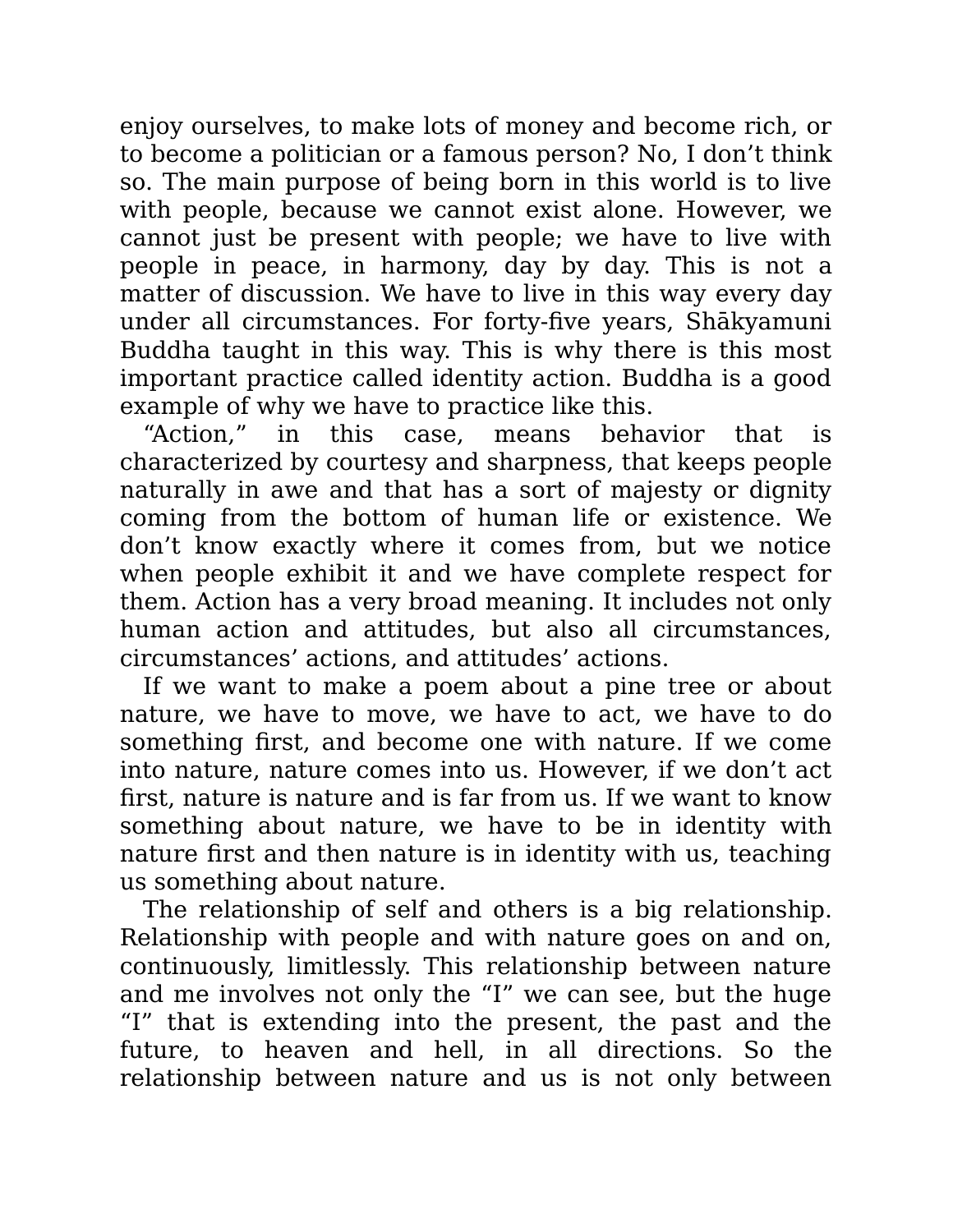nature and us, but is an endless relationship, constant and dynamic.

If we say the ocean consists of water, we are seeing the dualistic world. But water is the aliveness of being, constantly supporting the ocean without creating a gap between the ocean and water. Intellectually we know there are two beings, but the two beings are not always two. Within their activities the two completely become one, just like a spinning top. A top is decorated with stripes of separate colors, and when the top is spun into action, all the colors become one. They are not actually mixed up, because each color is still separate, but when the top is spinning, all the colors become one. The colors become blurred. Each color doesn't have its own egoistic sense; each extends into all the other colors.

When doing gassho, if gassho is seen from gassho, we do not appear. We are hidden in the gassho. If we become one with gassho, we simply cannot perceive who is doing gassho, but it doesn't mean we are excluded. We are there. If gassho is seen by us, we appear on the surface. Gassho does not appear; it is hidden in us. Nevertheless, we cannot say gassho is excluded. Gassho never excludes gassho itself. It is there. At that time, it is called gassho. This is identity action.

Wise leaders never hate people; they respect people. This is why people follow them. We have to be tolerant and make space where people can come to us. If we reject them, then there is no space for others to come in. Americans are not just Americans, Americans are the nation itself. We cannot say we are Americans without the existence of the nation. So Americans and the nation are exactly one, just like water and the ocean. If we say American, the nation is completely hidden behind the American, but it doesn't mean the American excludes the nation. The nation is there. If we say nation, at that time American is hidden behind nation, but it is not excluded; it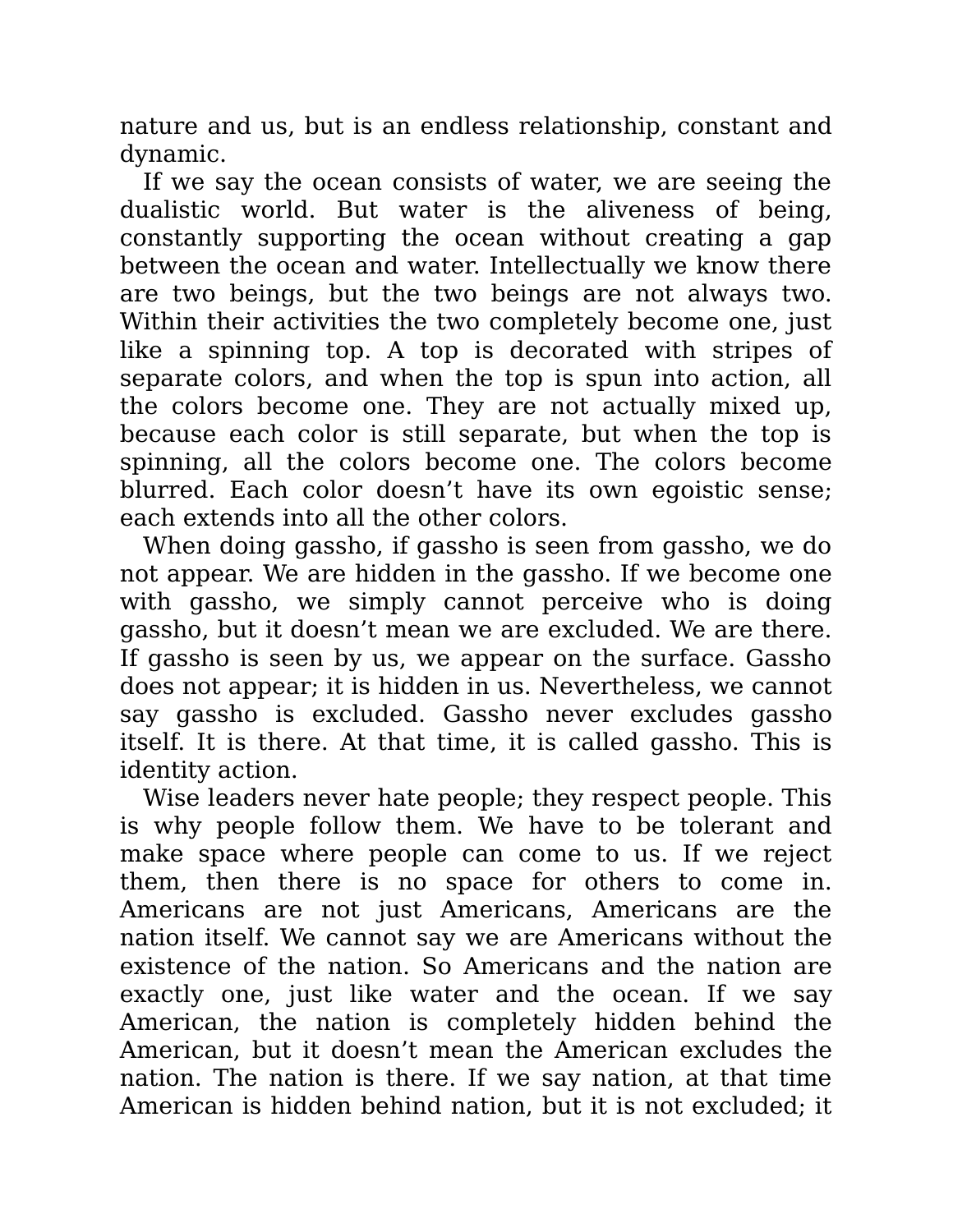is already there. Nation is not a material thing, it is not an imagined thing, it is not a concept; the nation is people, people are nations. This is also identity action. The leader is exactly the same as the people, a human being. He or she has to see all people in equality, but it doesn't mean there is no difference. The leader is the leader and the people are the people. The teacher is the teacher and the student is the student. We have to see equality, but not in the realm of equality; we have to see equality in the realm of differentiation. Differentiation must be formed not in differentiation, but in equality. Then, differentiation and equality are working in identity action.

Identity action does not function in a small area called ego, but in the vastness of existence. When we clean a room, we just clean the room. The room is not something different from us. We are the room, the room is us. Then we and the room communicate with each other in the rhythm of identity action. We have to take the best care of the room we can, because the room is not a material being apart from us. The room is a great being called Buddha-dharma. Buddha-dharma means the unity of buddha and us, buddha and the room. It is nothing but a great being, just a great being completely beyond our speculation. Cleaning the room is not something someone makes us do. This action comes up from us, from the unity of buddha and us and the room. To take the best care of the room means whether it is dirty or clean, take the best care of the room. If we take care of the room like this, the room can live a long time; if we don't, the room does not live long. This is very important for us to understand. If we clean recklessly, not paying attention to the room, its life will be cut short. But the room is a great being deserving to live the life that has been allotted to the room itself. So we should take the best care of the room that we can. It is not necessary to make its life long, but just to take care of it, because it already has its own life. Taking the best care of the life of each being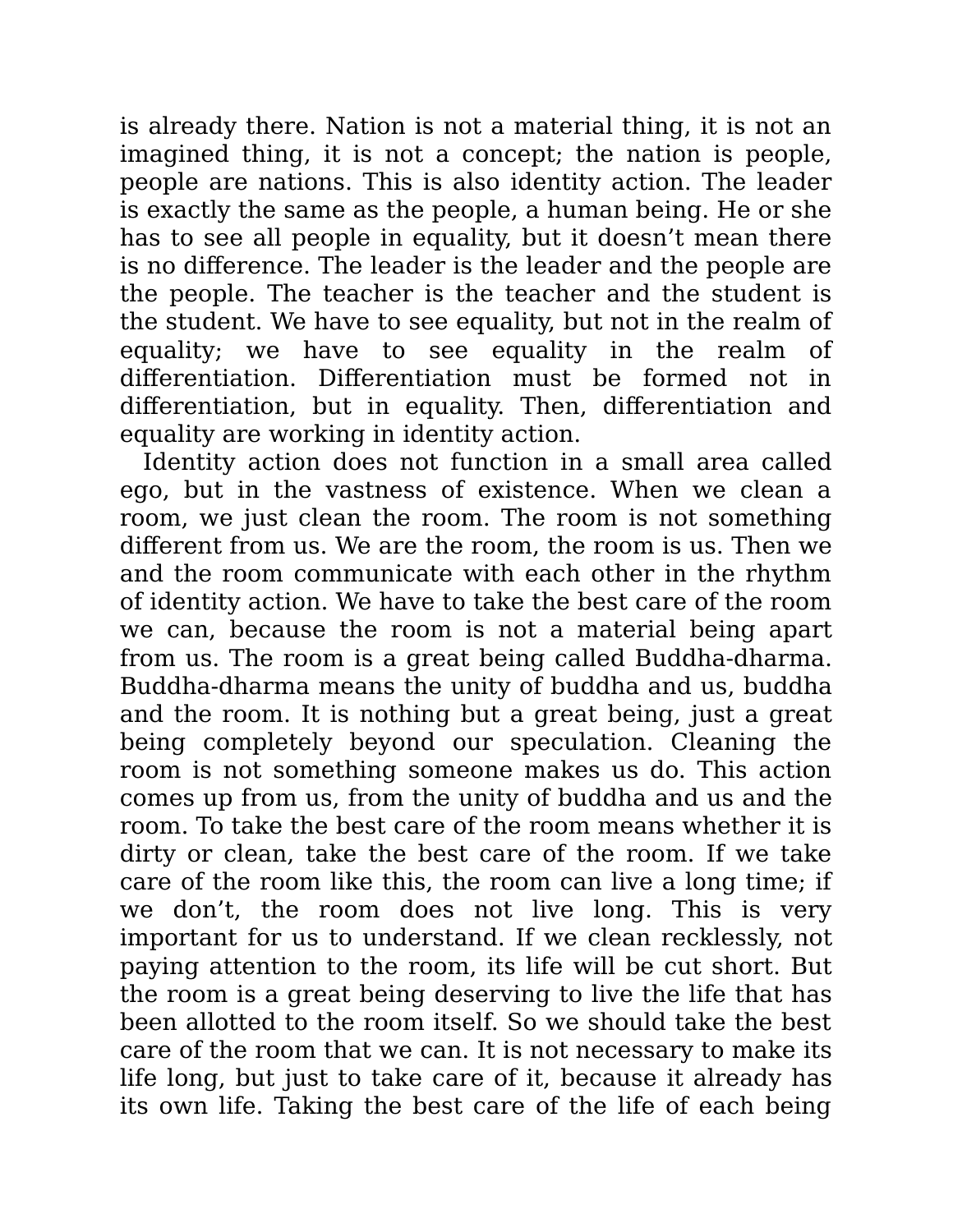and circumstance, we can practice giving, and then we can practice loving speech with our mind, words and body. This is beneficial action. In all these practices there is always identity action.

We are more or less ignorant and crazy, but it doesn't matter. We are already ignorant, so we must be right in the middle of ignorance and make the best of ignorance. That is all we have to do. But usually we add something extra to ignorance; we hate it and our life goes away from us. How can we be free from ignorance? How can we take care of ignorance? If we take care of our life according to our emotions, saying, "I hate my life," it is pretty easy for us to make our life short. My teacher always said his health was not strong. He said maybe he would die at sixty. He said he was weak, but he took the best care of his body and he lived to be eighty-six. The same applies to your room. If you rent your room from others you may think because you don't own it you don't have to take care of it. This is not the Buddhist way. Whether your room is rented or not, it doesn't matter. The room is a great being, our clothes are great beings, our boots and shoes are great beings, completely beyond our speculation. Day by day, we have to practice identity action, giving and loving speech, and then there is beneficial action.

If we see life as an object separate from us, it is easy for us to create fear and anxiety and confusion. When we see our life we feel many things. This is called experience. Of course it is okay, but it is not the total picture of the way to live. We must put it aside and be one with our life, that is all we have to do. This is most important. When we dance, we cannot look at the dance, at the stage, as something separate from us. We must be right in the middle of dancing. At that time we are one with the dance and are realizing the significance of the dance. Later, when we reflect on the significance of dance, we are separate from